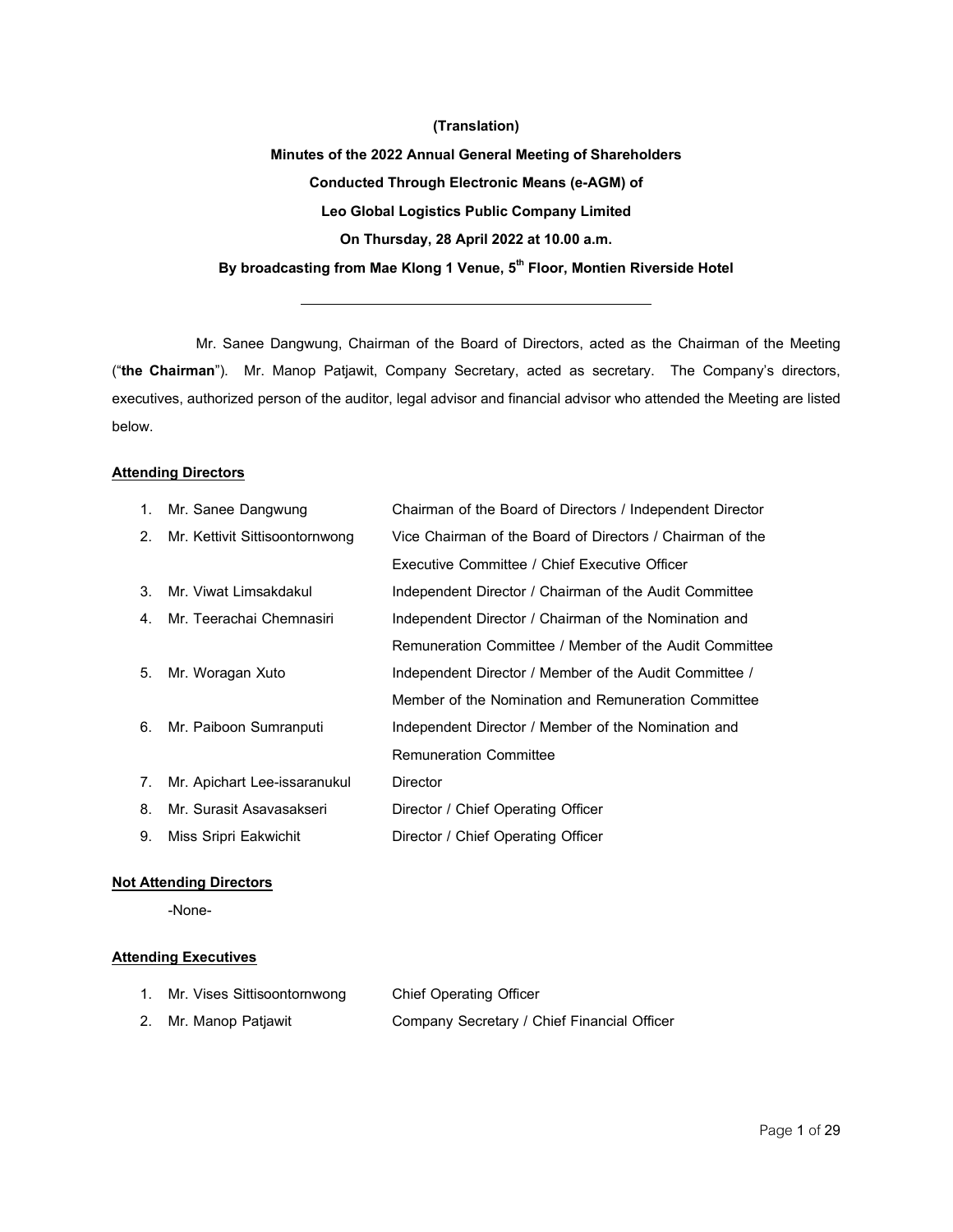### **By invitation**

| $\mathbf{1}$ . | Miss Vilaivan Pholprasert      | Auditor, KPMG Phoomchai Audit Ltd.                        |
|----------------|--------------------------------|-----------------------------------------------------------|
| 2.             | Miss Sineenart Boonyapisomparn | Auditor, KPMG Phoomchai Audit Ltd.                        |
| $3_{-}$        | Miss Pawinee Nissaisuk         | Auditor, KPMG Phoomchai Audit Ltd.                        |
|                | 4. Mr. Kosol Suriyaporn        | Legal Advisor, JTJB International Lawyers Co., Ltd.       |
|                | 5. Mr. Pornbhuda Rijiravanich  | Financial Advisor, Advisory Alliance & Partners Co., Ltd. |
| 6.             | Mr. Noppavee Tantisavee        | Financial Advisor, Advisory Alliance & Partners Co., Ltd. |
| 7.             | Miss Achiraya Chaiyapa         | Financial Advisor, Advisory Alliance & Partners Co., Ltd. |

#### **The Meeting wasduly convenedat10.00a.m.**

Miss Nattamon Poonpipatnan, the Master of Ceremony ("**the MC**"), informed the Meeting that due to the new wave of COVID-19 outbreak, the Board of Directors are concerned with and places the utmost importance on the health and hygiene of shareholders and all parties attending the Meeting. The Company had resolved to hold the Meeting to electronic meeting (e-AGM) in accordance with the Emergency Decree on Electronic Meeting, B.E. 2563 (2020), the Announcement of Ministry of Digital Economy and Society on the Security Standard for the Meeting through Electronic means B.E. 2563 (2020) and relevant regulations.

The Company has set the record date for the purpose of determining the shareholders who were entitled to attend the Meeting on March 15, 2022, there were 7,939 shareholders attending the Meeting, holding a total of 320,000,000 shares. In this Meeting, there were 10 shareholders attending the Meeting in person, representing a total of 87,363,000 shares and there were 254 shareholders attending the Meeting by proxy, representing a total of 121,585,561 shares. The total numbers of shareholders attending the Meeting in person and by proxy are 264 shareholders, representing a total of 208,948,561 shares, or 65.2964% of the total issued shares of the Company and therefore a quorum was formed pursuant to the law and Article 34 of the Company's Articles of Association.

The MC introduced the Meeting of all directors, executives, auditor, legal advisor and financial advisor attending the Meeting. The total of 9 persons or 100% of the Board of Directors attending the Meeting, whereby 7 directors attended the Meeting in person and 2 directors attended the meeting via video conference system.

For the purpose of transparency and following the guidelines of the shareholders meeting arrangement of Securities on Exchange Commission Thailand, Mr. Kosol Suriyaporn, legal advisor from JTJB International Lawyers Co., Ltd. was invited to witness the vote-counting.

To promote good corporate governance and to treat all shareholders equally, before this Annual General Meeting of Shareholders, the Company provided shareholders an opportunity to propose any matters for the Board of Directors to consider and add them to the list of agendas for this Meeting in advance via the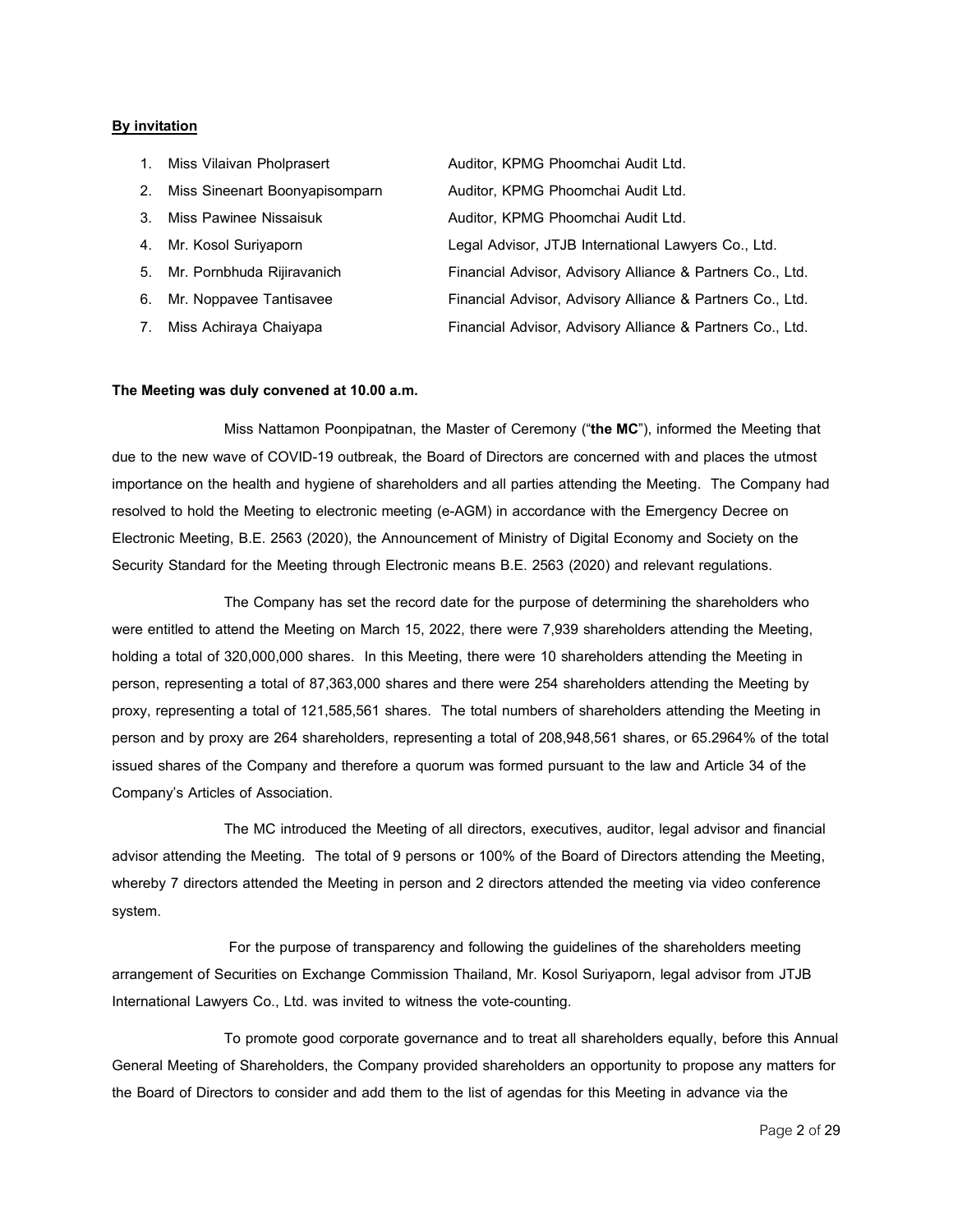communication channel of the SET and the Company's website from 1 September 2021, but no shareholders proposed any additional agendas.

The MC informed the meeting requirements, the procedures of vote-casting and vote-counting in order that the Meeting would proceed in a neat and legitimate.

- 1. For this Annual General Meeting of Shareholders, the Company has used the electronic meeting platform system that is in accordance with the standards of hosting electronic meeting platform of the Electronic Transaction Data Agency (ETDA) and the applicable rules the company article concerning the electronic meeting. In addition, during the live broadcast of this meeting, the Company has provided measures to prevent the spread of COVID-19 by procuring all directors, executives, and relevant employees to take the COVID-19 antigen test no later than 24 hours before attending the Meeting. Moreover, in the meeting room, there were only persons involved in the meeting. The participants shall wear a face mask throughout the meeting, except the directors, executives and person, who are responsible for presenting information, will take off the mask only during the presentation so that shareholders can get a clear voice.
- 2. For the 2022 Annual General Meeting of Shareholders conducted through electronic means (E-AGM), the Company used the Conference system where attendees can attend the meeting, vote on each agenda, ask questions and give suggestions throughout the meeting.
- 3. In the Meeting, the Chairman would consider accordingly to the sequence of the agenda as per details in the invitation letter forwarded to shareholders.
- 4. For the resolution of agenda 2, 4, 5, 6, 8 and 13, the matter required a resolution passed by the majority of the votes of the shareholders who were present and cast their votes.

For agenda7, the matter required a resolution passed by total votes not less than two-third of participated shareholders who were present and cast their votes.

And agenda 9, 10, 11 and 12, the matter required a resolution passed by total votes not less than threefourths of participated shareholders who were present and cast their votes.

Except agenda 1 and 3, the matter involved notice for acknowledgement and did not require passing of a resolution.

- 5. According to Article 36 of the Company's Articles of Association, the number of voting rights of each shareholder shall be equivalent to the number of shares he or she holds in the Company, whereby one share is equivalent to one vote. In addition, each shareholder would have the right to vote for each share held by counting one share for one vote. All shareholders could cast a vote to Approve, Disapprove or Abstain and the votes were not divisible as partial votes.
- 6. Voting for each agenda will be done openly. Shareholders or proxies must only cast a vote to Approve, Disapprove or Abstain and the votes were not divisible as partial votes. In case of foreign investors and have appointed a custodian in Thailand to be a share depository and keeper, they can separately cast a vote to Approve, Disapprove or Abstain by separating votes to be made equal to the number of shares held.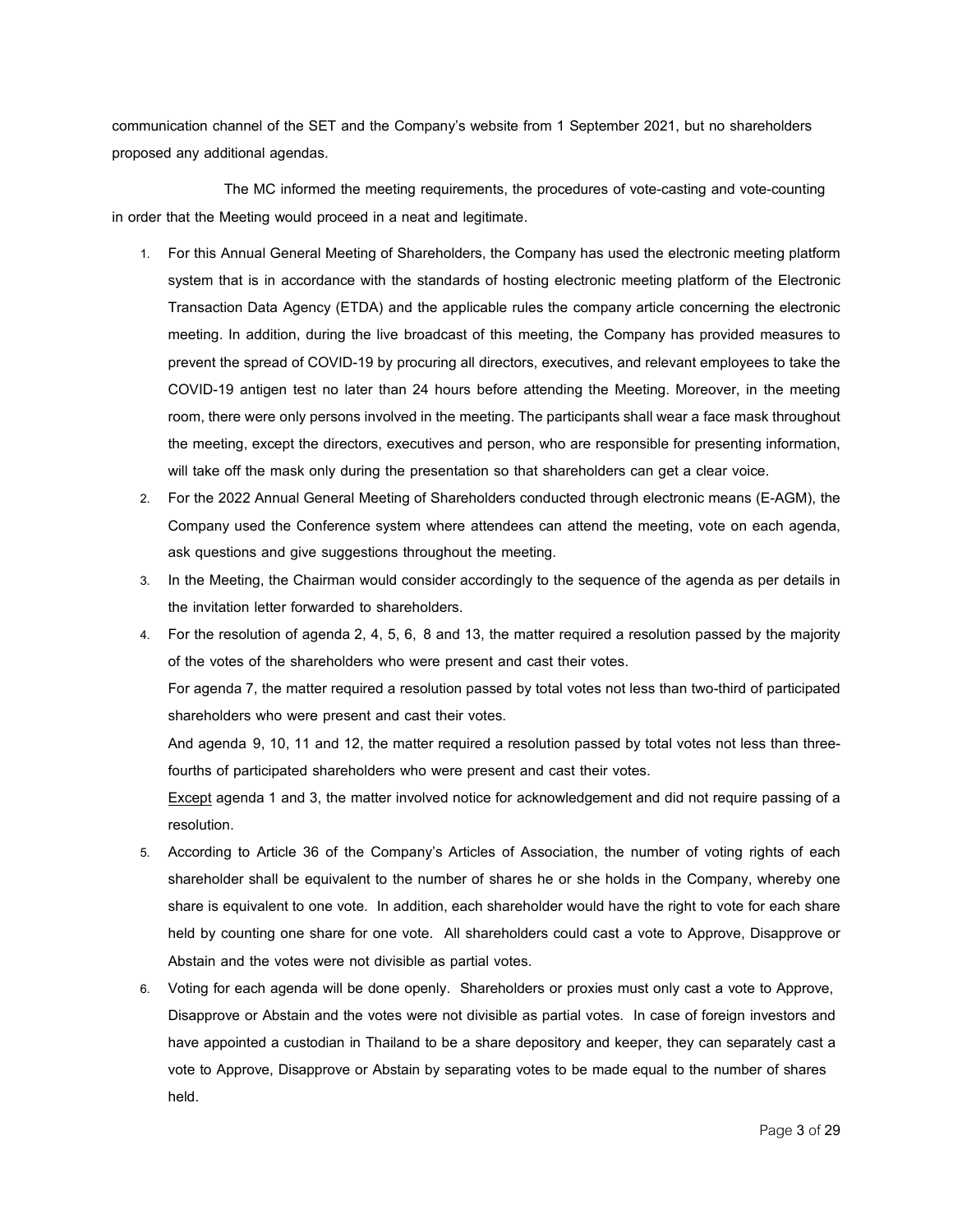In this regards, shareholders are requested to follow the voting procedures as follows:

- When shareholders would like to cast a vote, please click on the vote menu, check mark symbol on the menu bar that appears on the left-hand side. There will be a button to select voting for each agenda that can vote.
- Please choose vote-casting in each agenda by clicking on one of the buttons of Approve, Disapprove or Abstain.
- Then, press "send" button.

When the voting has been submitted, shareholders shall receive a notification pop-up to inform that the voting has been submitted.

If shareholders enter the system and do not click any buttons on the vote menu, the system will pour votes to Approve automatically.

Shareholders can cast a vote, change or amend your voting in each agenda until the Meeting announces that the voting for that agenda is closed.

For security reasons, each user can only log in on one device. If a user tries to log in on another device or a different browser on the same computer, the previous logins will be automatically logged out. However, please do not disclose your username and password to other people.

If shareholders request Username and Password for attending the e-AGM system, and have already sent the Proxy B which has been voted on, the system would not be changed the voting; but, shareholders could watch the broadcast of the Meeting and ask the questions.

- 7. The procedure of vote-counting of each agenda, the votes of shareholders in the Meeting would be counted only Disapprove and/or Abstain which would be deducted from the total number of votes of shareholders in the Meeting. The remaining votes would be considered as the votes for approval. In addition, the system has counted the votes of grantor who has already votes in the proxy and recorded such votes in advance.
- 8. For agenda concerning the appointment of directors to replace the directors who will be retired by rotation, the Company requests shareholders cast a vote to appoint director individually.
- 9. The MC would inform the vote result of each agenda to the Meeting. The notification of the vote result would be indicated the votes of Approve, Disapprove and Abstain by the latest number of shares of the Meeting attendees, therefore, the number of attendees in each agenda may change and not be the same.
- 10. The MC will give shareholders an opportunity to ask question concerning such agenda as deems appropriate. For the questions or opinions not concerning such agenda, please be requested to ask or express your opinion on the last agenda at the end of the Meeting. Please ask and opine concisely and do not ask or express on duplicate issues to give other shareholders an opportunity to exercise their rights as well. Shareholders are kindly requested to cooperate in order to make the Meeting go well and to manage the Meeting in the allotted time.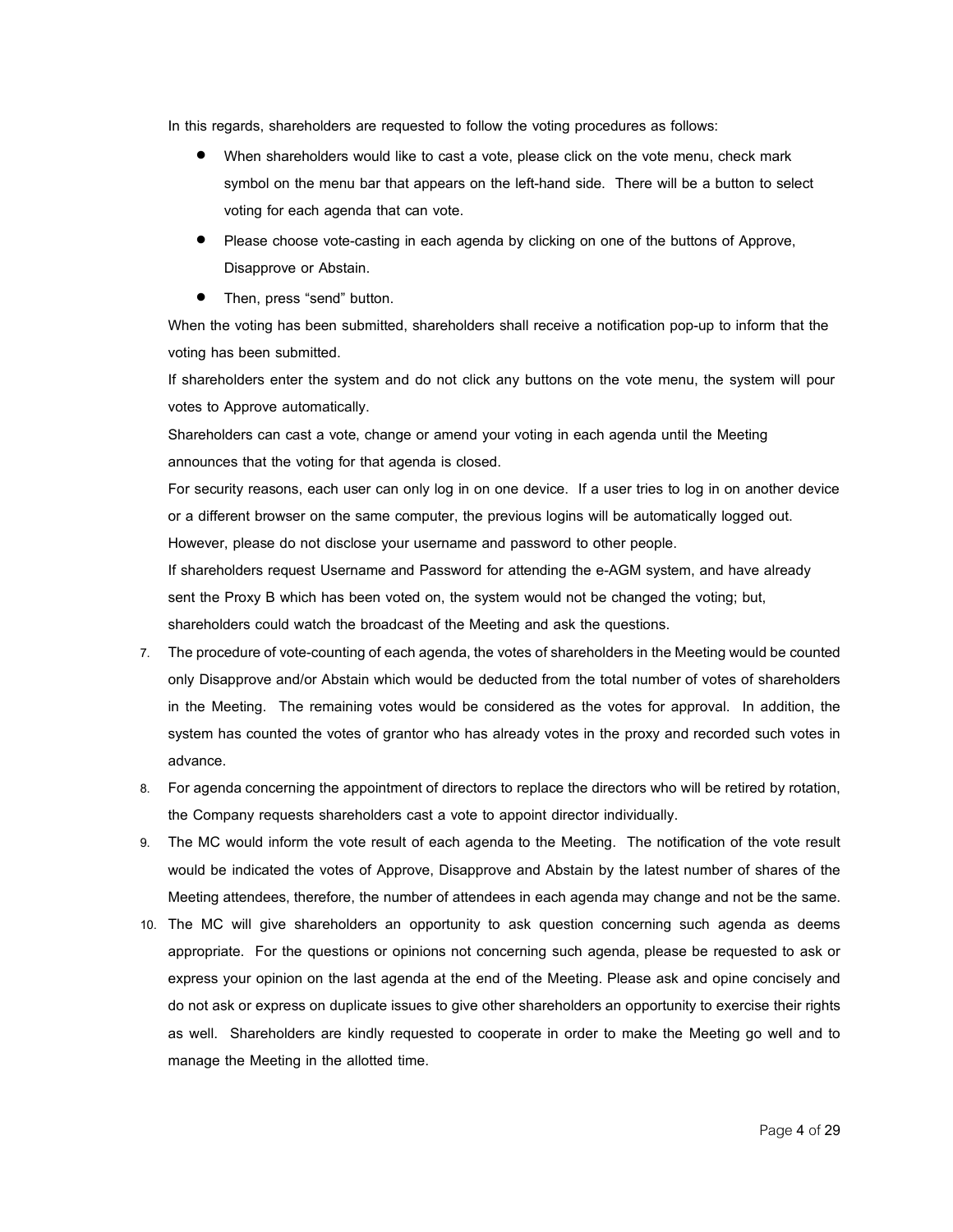If shareholders would like to ask or express the opinion, please type a message through the chat window by clicking the menu button, type the message, then, press "Send" to confirm sending the message to the Company.

After that, the Company Secretary will read the question (if any). The Company reserves the rights to answer the question concerning such agenda. If any question not concerning such agenda, the question will be asked after the Meeting as per the method stated above.

If shareholders would like to ask or express the opinion by voice, please click on Hand Button, then waiting for the company approved. Once your request will be approved, shareholders shall receive a notification pop-up. After that shareholders can unmute your microphone, turn on your camera and ask your question. However, before asking or expressing the opinion please inform your name, surname and status such as attending in person or by proxy in order that the Company records the minutes of meeting accurately and completely.

If there are a lot of questions sent through the system, the Company reserves the right to consider the question as appropriate. And if there is any question that cannot be answered during the Meeting due to time constraints, the Company will gather and answer the questions and disclose in the minutes of meeting or post on the Company's website further.

If shareholders experiencing login conference voting system, please follow the meeting requirement as stated above or please contact the staff at telephone number : 02-013-4322, mobile phone number : 080- 008-7616 or email : info@quidlab.com.

11. The Company would report the resolution of the shareholders' meeting to Stock Exchange of Thailand within 9.00 a.m. on the following business day. In addition, the Minutes of Meeting along with the vote counts for each agenda item will be disclosed at the Company's website within 14 days for shareholders' consideration and comment (if any).

The Meeting acknowledged the meeting requirements, the procedures of vote-casting and votecounting. Consequently, the Chairman hereby proposed the Meeting to consider according to the following agenda.

## **Agenda 1 Message from the Chairman to the meeting**

The Chairman informed that there is no issue to be reported to the Meeting and therefore, proceed with the next agenda.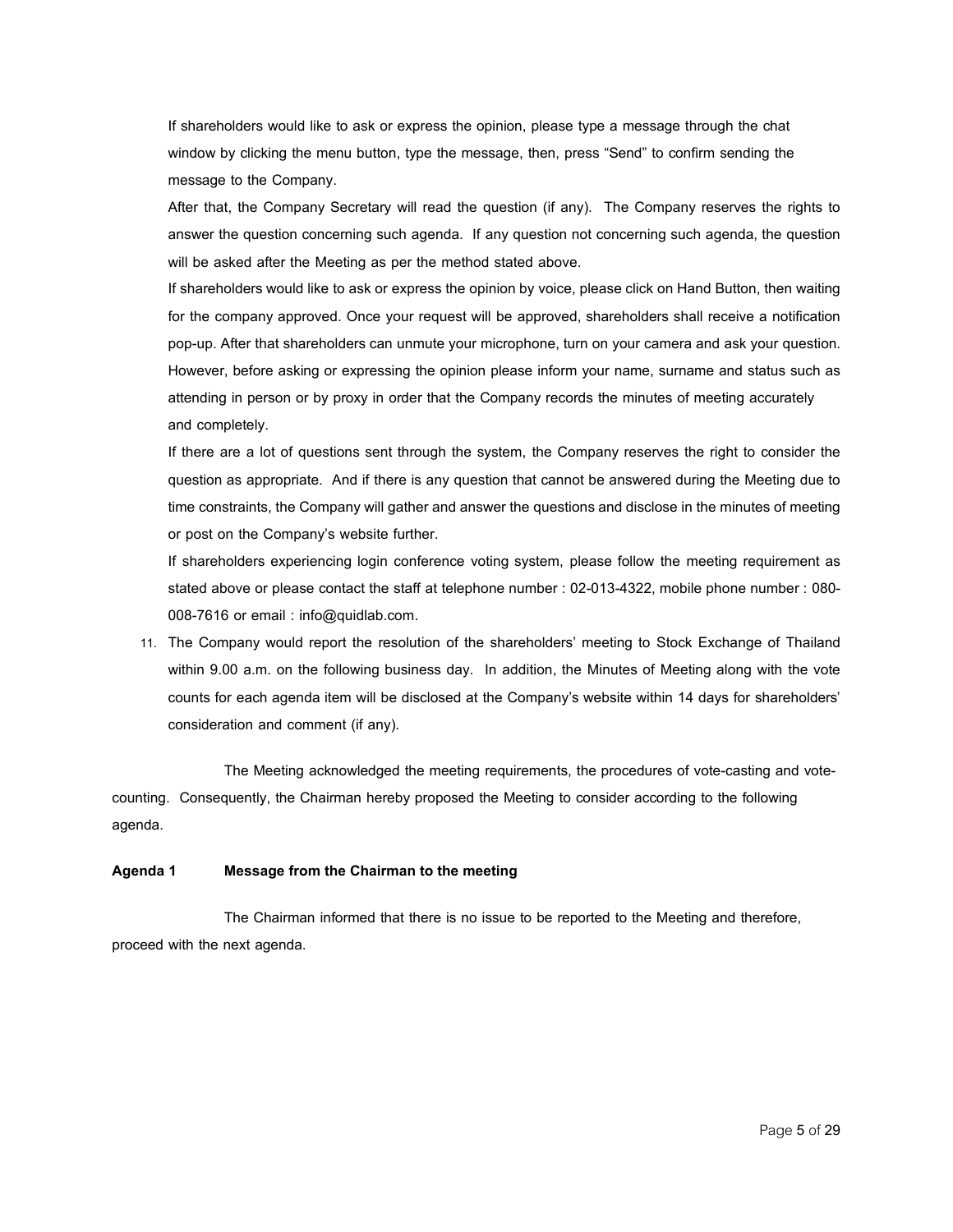### **Agenda 2 Toconsider andcertify the Minutesof the 2021 Annual General Meetingof Shareholders**

The Chairman informed the Meeting that the Company has prepared the minutes of the 2021 Annual General Meeting of Shareholders held on April 29, 2021. The Board of Directors have considered that the Minutes was properly recorded, it was deemed appropriate to propose the Meeting to certify the minutes of the 2021 Annual General Meeting of Shareholders forwarded to shareholders together with the letter of invitation.

The MC asked the shareholders if they had any questions.

No shareholder raised any questions.

The matter required a resolution passed by the majority of the votes of the shareholders who were present and cast their votes.

**Resolution** Upon due consideration, the meeting unanimously resolved to certify the Minutes of the 2021 Annual General Meeting of Shareholders held on April 29, 2021 as proposed in all respects, by votes as follows:

| Approved       | 208,948,550 Votes | Equivalent of 100%    |
|----------------|-------------------|-----------------------|
| Disapproved    | 0 Votes           | Equivalent of 0.0000% |
| Abstained      | 11 Votes          | Equivalent of -       |
| Spoiled ballot | 0 Votes           | Equivalent of -       |

## **Agenda 3 Toconsider andacknowledge theoperatingresults report for the year 2021**

The Chairman asked Mr. Kettivit Sittisoontornwong, Vice Chairman of the Board of Directors, Chairman of the Executive Committee and Chief Executive Officer, to explain details on the agenda to the meeting.

Mr. Kettivit Sittisoontornwong informed the Meeting that in the year 2021, the Company's total revenue from services were Baht 3,369.7 million, increased Baht 2,240.6 million or 198% from 2020, which comprised with 4 segments of business unit as the following:

1 ) Sea Freight service: the company's revenues from sea freight was Baht 2,922.3 million or 87% of total service income.

2) Air Freight Services: the company's revenues from air freight was Baht 226.9 million or 7% of total service income.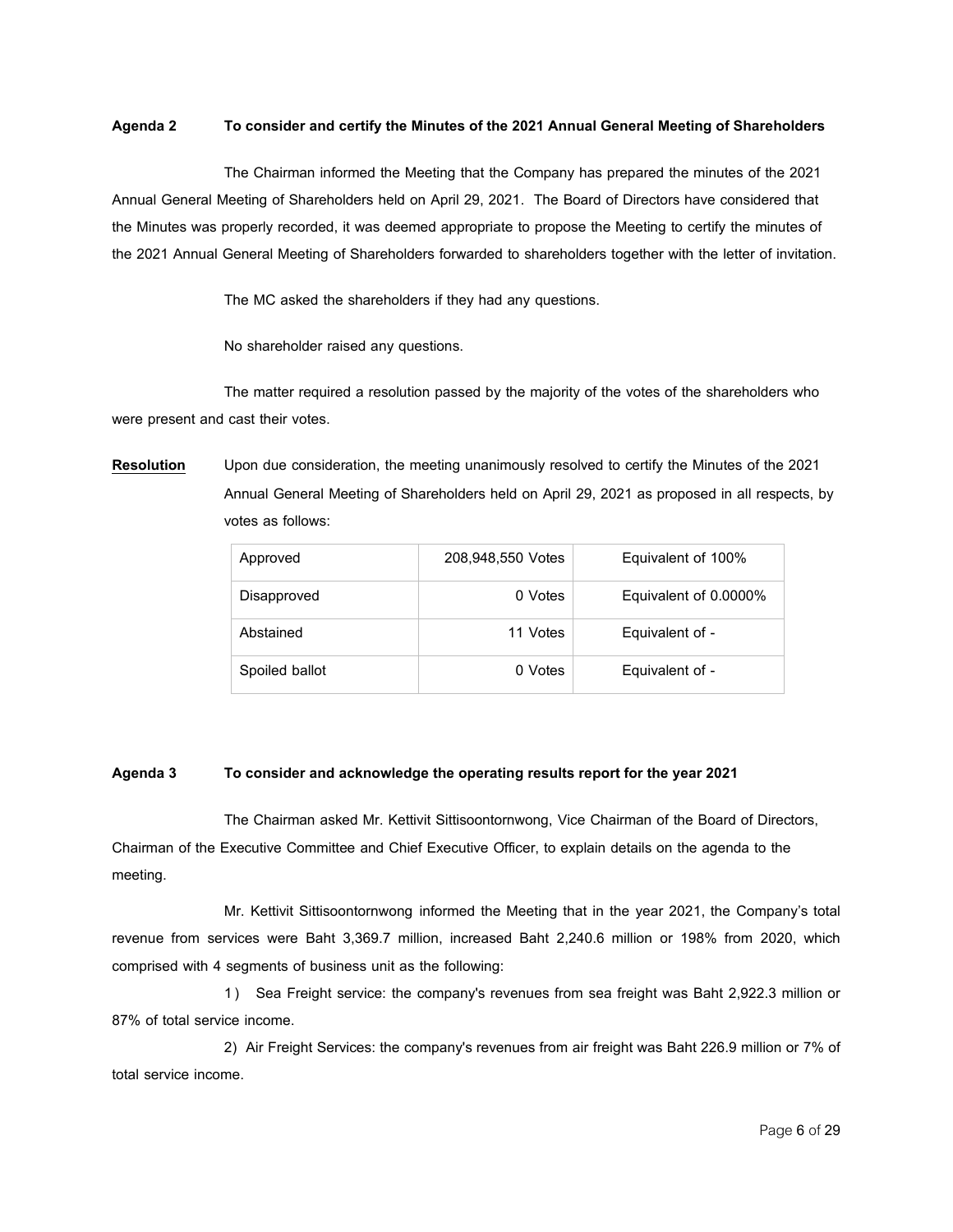3 ) Integrated Logistics Services: the income from these services including local transportation, custom clearance service and others were Baht 185.4 million or equivalent to 5% of total service income.

4 ) Self Storage and Container Depot Services: the income from these services including rental space services, container depot and container repair service were Baht 30.8 million or about 1% of total service income.

The Company's gross profit in 2021 was Baht 650.7 million increased 97% from 2020. The gross profit margin for 2021 was 19.34% which lower than 2020 because sea freight charges in 2021 were dramatic higher but gross profit could not be increased in the same ratio.

Net profit in 2021 was Baht 199.7 million more than 2020 or 246%.

As 31<sup>st</sup> December 2021, the Company had total assets Baht 1,610.8 million increased Baht 626.9 million from 31st December 2020. The increase of assets came from current assets Baht 423.6 million such as Cash and cash equivalent Baht 61.6 million, Trade and other receivables Baht 692.3 million mainly from trade accounts receivable because of much more earned revenue and freight rates surge, and Other current assets Baht 10.0 million, but Short-term investment and mutual fund were decreased Baht 340.3 million. Noncurrent assets were net increased Baht 203.3 million.

The Company has the total liabilities at 31st December 2021 amount Baht 820.8 million increased Baht 463.8 million from 31st December 2020 due to Bank overdrafts and short-term loans from financial institutions increased Baht 140.3 million, Account payable increased Baht 162.8 million, Other current liabilities increased Baht 35.3 million, and Other non-current liabilities increased Baht 102.1 million.

Total equity at 31st December 2021 was Baht 790.0 million increased from 31st December 2020 amount Baht 163.0 million increasing from net profit in this period amount Baht 199.7 million and decreased by dividend payment from 2020 and 2021 performance amount Baht 44.8 million. Other component of equity increased Baht 2.1 million. Non-controlling interests increased Baht 5.8 million.

In addition, the Company recognizes the importance of anti-corruption and intend to operate business with good morals and under good corporate governance framework as well as adhere to the Code of Business Ethics. Also, the Company takes responsible for the society, environment and all stakeholders by conducting transparent and fair business which can be auditable.

The Company set up guidelines for the anti-corruption under the Corporate Social Responsibilities Policy. The Company has disclosed the said policy on its website, and it is preparing to secure Thai Private Sector Collective Action against Corruption (CAC) certification.

**Board of Directors' opinion:** The Board requests the Meeting to acknowledge the operating results report for the year 2021 as provided in the 2021 Annual Report (Form 56-1 One Report), forwarded to shareholders together with the letter of invitation.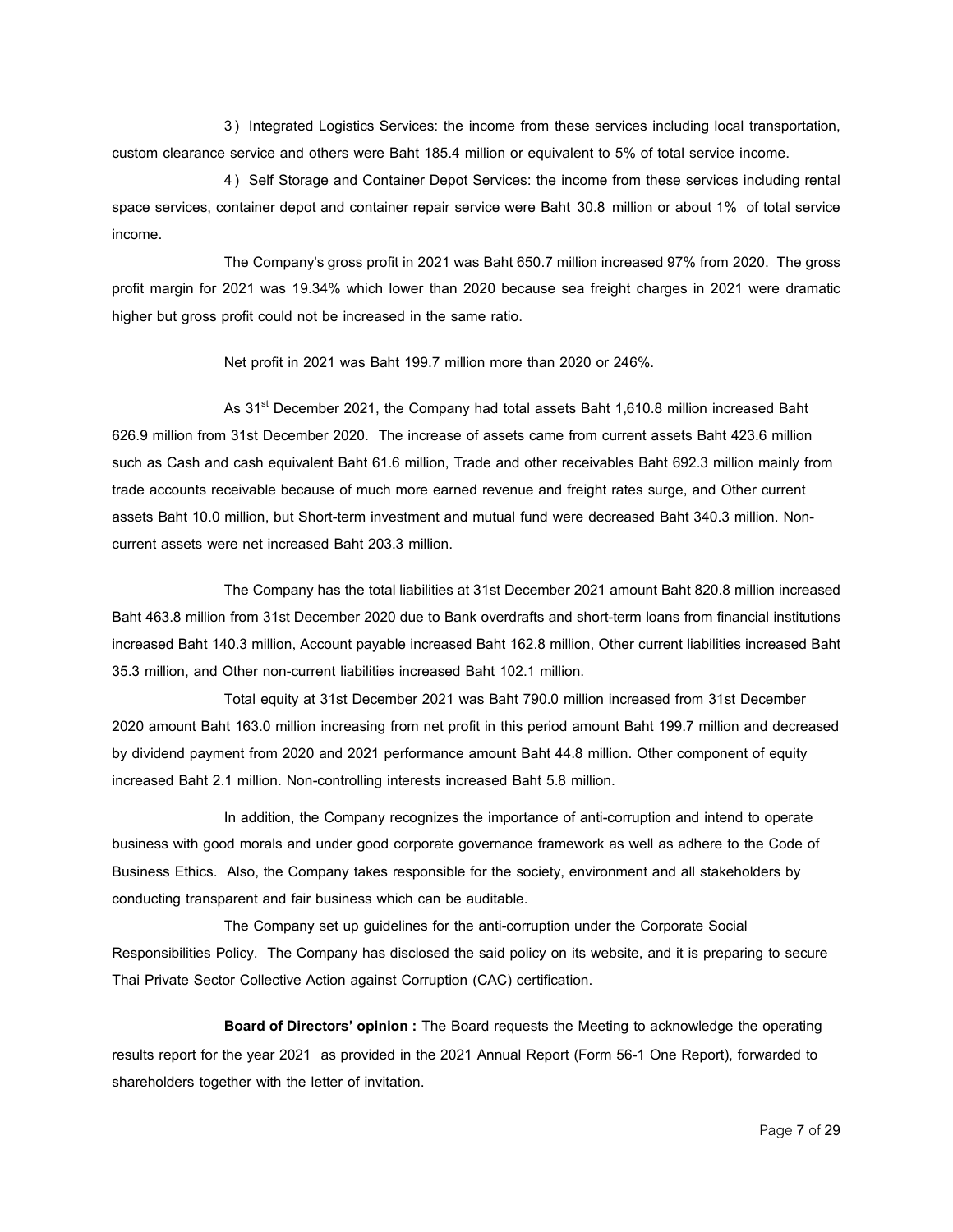The MC asked the shareholders if they had any questions.

#### **Question: Ms. Keeratika Phaenglart, representativebyThai Investors Association(TIA)**

According to the report of the Company's operating results in 2021, although the Company was facing challenges and constraints in the transportation of goods resulting from the new wave of Covid-19 pandemic, in 2021 the company could still perform better than in 2020. However, at the beginning of 2022, the conflict between Russia and Ukraine started, and there may be other events too. I would like to ask whether the war between Russia and Ukraine has had an impact on the company's earnings, both directly and indirectly? If yes, how is the company's strategic plan and management guidelines on how to manage the business properly and in accordance with the ever-changing situation in order to respond to the needs of customers with more coverage and can solve customers' problems in a timely manner?

#### **Answer : Mr. Kettivit Sittisoontornwong, Chief Executive Officer**

The war usually has effects on various dimensions globally. However, the consequence of the current war situation between Russia and Ukraine turned out to be positive for the Company's performance since the freight costs, for both sea and air, have been adjusted higher, as such the Company could realize more revenue. In addition, the gross profit margin has also increased.

The Company has a strategic plan to manage the changes, and adapt to the global supply chain disruption so as to be well-prepared to serve customers. Moreover, the Company always seeks the most suitable and best transportation options for customers.

The matter involved notice for acknowledgement and did not require passing of a resolution.

**Resolution** The shareholders acknowledge the operating results report for the year 2021

## **Agenda 4 To consider and approve the financial statementof the Company for the fiscal year ended December 31,2021**

The Chairman asked Mr. Viwat Limsakdakul, Chairman of the Audit Committee, to explain details on the agenda to the meeting.

Mr. Viwat Limsakdakul informed the Meeting that The financial statement of the company for the fiscal year ended December 31, 2021 is shown in the 2021 Annual Report (Form 56-1 One Report) as per Attachment 2 which was audited by the auditor and reviewed by the Audit Committee, including approved by the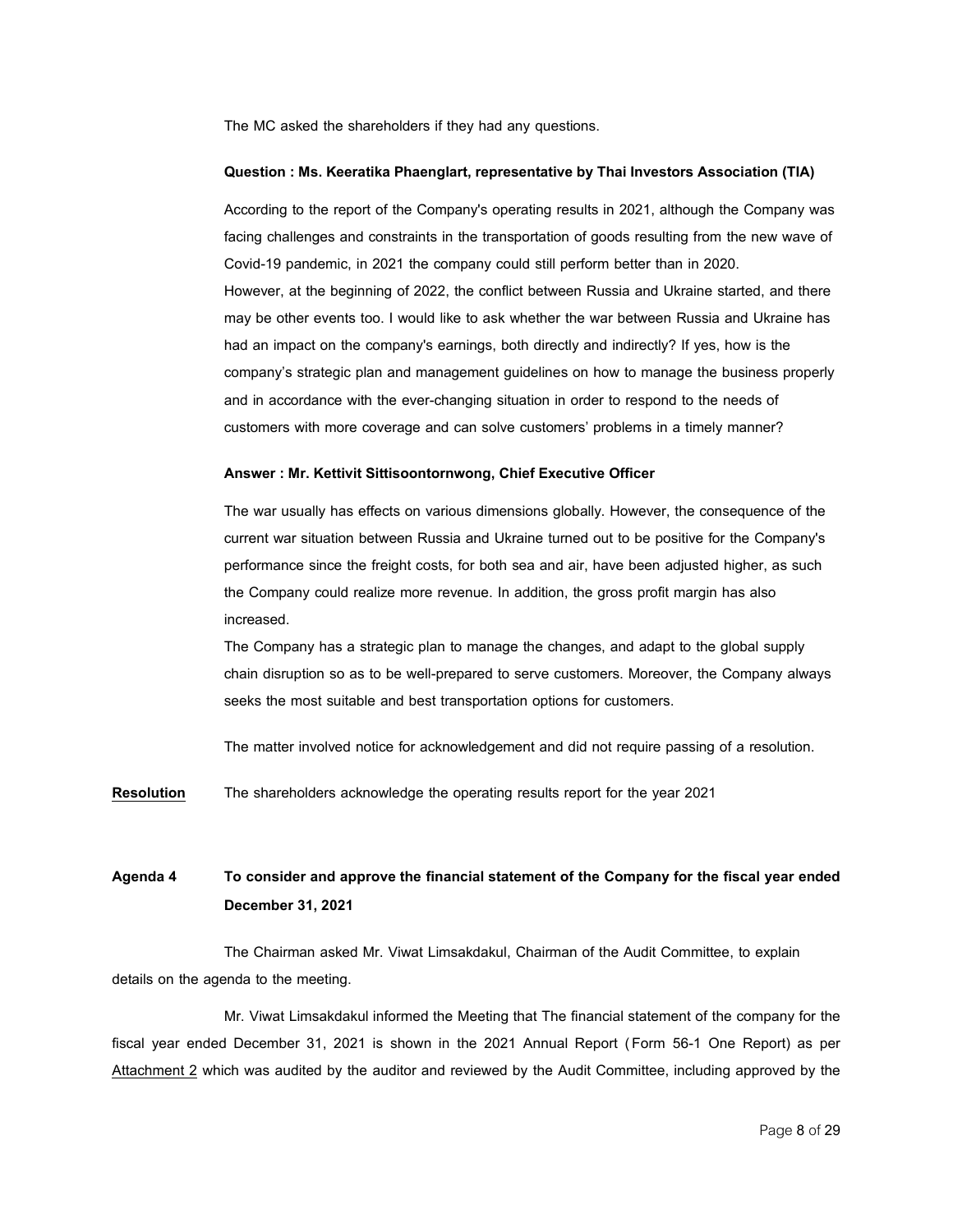Board of Directors. The operating results of the Company for fiscal year ended December 31, 2021 having particular as appeared. The significance is concluded as follows:

| Particulars according to consolidated financial  |          | For fiscal year ended 31 December |
|--------------------------------------------------|----------|-----------------------------------|
| statement                                        | 2021     | 2020                              |
| Total Asset (MB)                                 | 1,610.84 | 983.97                            |
| Total Liability (MB)                             | 820.81   | 357.01                            |
| Total Shareholder's Equity (MB)                  | 790.23   | 626.96                            |
| Total Revenue (MB)                               | 3,369.66 | 1,129.13                          |
| Profit for the year (MB)                         | 199.66   | 57.77                             |
| Profit of Company Shareholder's Equity (MB)      | 198.81   | 56.88                             |
| Profit per share of Company Shareholder's Equity | 0.62     | 0.26                              |
| (Baht/share)                                     |          |                                   |

**Board of Directors' opinion** : The Board requests the Meeting to consider and approve the financial statement of the company for the fiscal year ended December 31, 2021 which was audited by the auditor and reviewed by the Audit Committee.

The MC asked the shareholders if they had any questions.

No shareholder raised any questions.

The matter required a resolution passed by the majority of the votes of the shareholders who were present and cast their votes.

**Resolution** Upon due consideration, the meeting unanimously resolved to approve the financial statement of the Company for the fiscal year ended December 31, 2021 as proposed in all respects, by votes as follows:

| Approved       | 209,108,550 Votes | Equivalent of 100%    |
|----------------|-------------------|-----------------------|
| Disapproved    | 11 Votes          | Equivalent of 0.0000% |
| Abstained      | 0 Votes           | Equivalent of -       |
| Spoiled ballot | 0 Votes           | Equivalent of -       |

Remark : In this agenda, more shareholders attended the meeting from the beginning of the meeting 160,000 shares.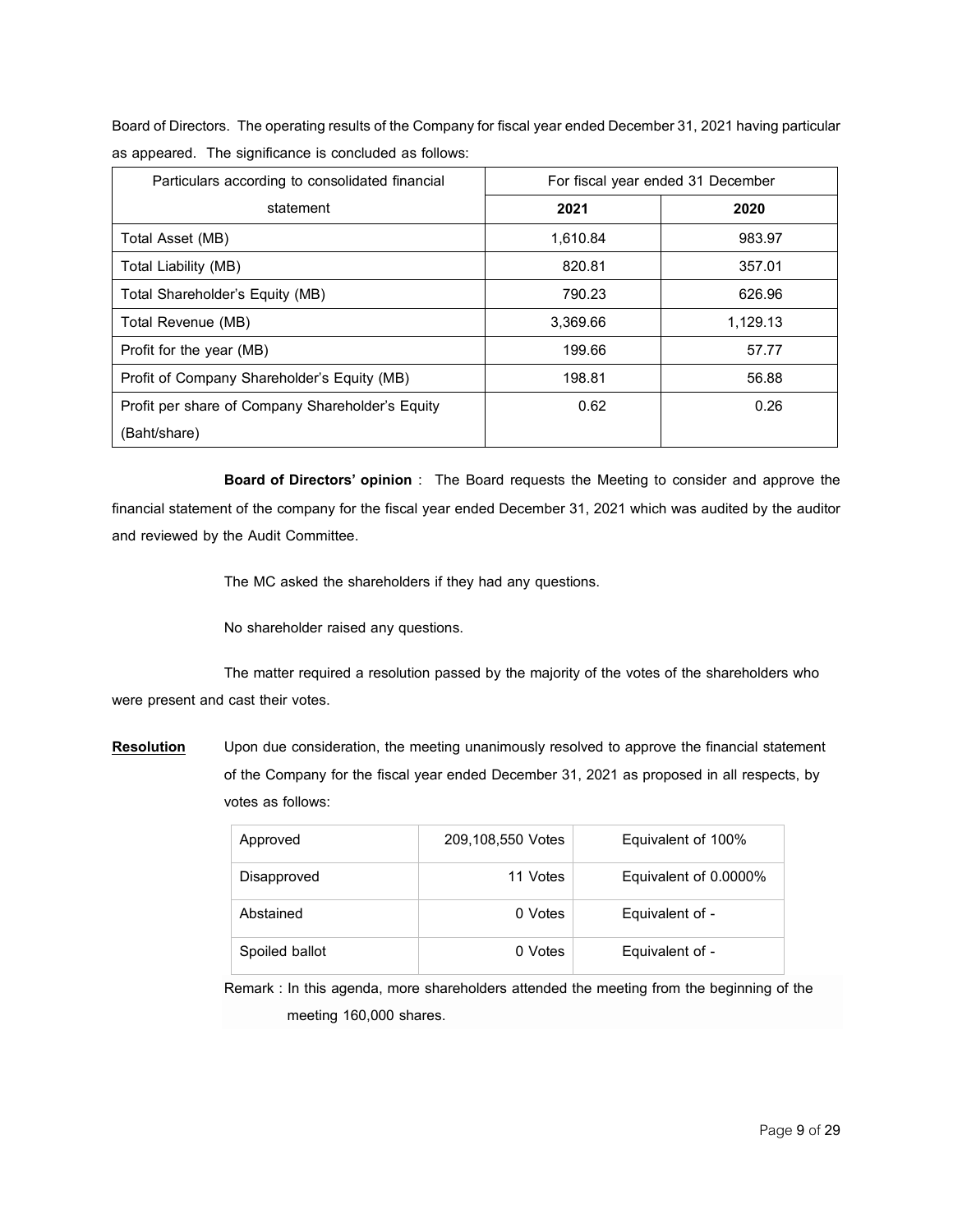## **Agenda 5 Toconsiderandapprove the allocationof thenetprofit tobea legal reserveandthe dividendpayment for the Year 2021**

The Chairman asked Mr. Kettivit Sittisoontornwong, Vice Chairman of the Board of Directors, Chairman of the Executive Committee and Chief Executive Officer, to explain details on the agenda to the meeting.

Mr. Kettivit Sittisoontornwong informed the Meeting that according to Section 116 of the Public Limited Company Act B.E. 2535 (as amended) and the Articles of Association of the Company No. 46, the Company must allocate at least 5% of the annual net profit as a legal reserve, deducted by transferred accrued losses (if any) until the legal reserve reaches one-tenth of the registered capital of the Company. Furthermore, the Company has a policy to distribute dividends at the rate not lower than 40% of net profit as specified on the Company financial statements after deducting of the corporate income tax and all reserved capitals in compliance with the law and the Company's Articles of Association.

For the year 2021, the Company has net profit from the operation of 175.6 Million Baht according to the Separate Financial Statements and has no accumulated loss. Due to the allocation of net profit for the preceding years as a legal reserve which amounted to 10.1 Million Baht; thus, it is proposed that there be the allocation of net profit for the year 2021 in an additional amount of 5.9 Million Baht to acquire a complete legal reserve equaling to 10% of the registered capital in accordance with the law. The allocation of the net profit of 2021 for legal reserve is in total of 3.4%. The Company has also unappropriated retained earnings and enough cash flow to distribute dividends according to the Company's dividend payment policy. It was deemed appropriate to propose the meeting to consider and approve the dividend at 0.25 Baht per share, totaling 320,000,000 shares, totaling amount of 80 Million Baht. In addition, the Company has distributed the interim dividend totaling amount of 22.4 Million Baht during the year 2021. After the dividend payment, the Company has unappropriated retained earnings approximately 94.4 Million Baht.

The reasons for this dividend payment are as follows;

- 1. The Company has enough liquidity to distribute dividends.
- 2. There are enough EBITDA to pay the loan and interests which is due within one year.
- 3. DSCR ratio and D/E ratio do not breach any bank credit facilities agreement.

**Board of Directors' opinion :** The Board requests the Meeting to consider and approve the allocation of the net profit to be a legal reserve and the dividend payment for the Year 2021, details of which are as follows:

> (a) The allocation of the net profit from the operating results ended December 31, 2021 to be a legal reserve in the amount of 5.9 Million Baht.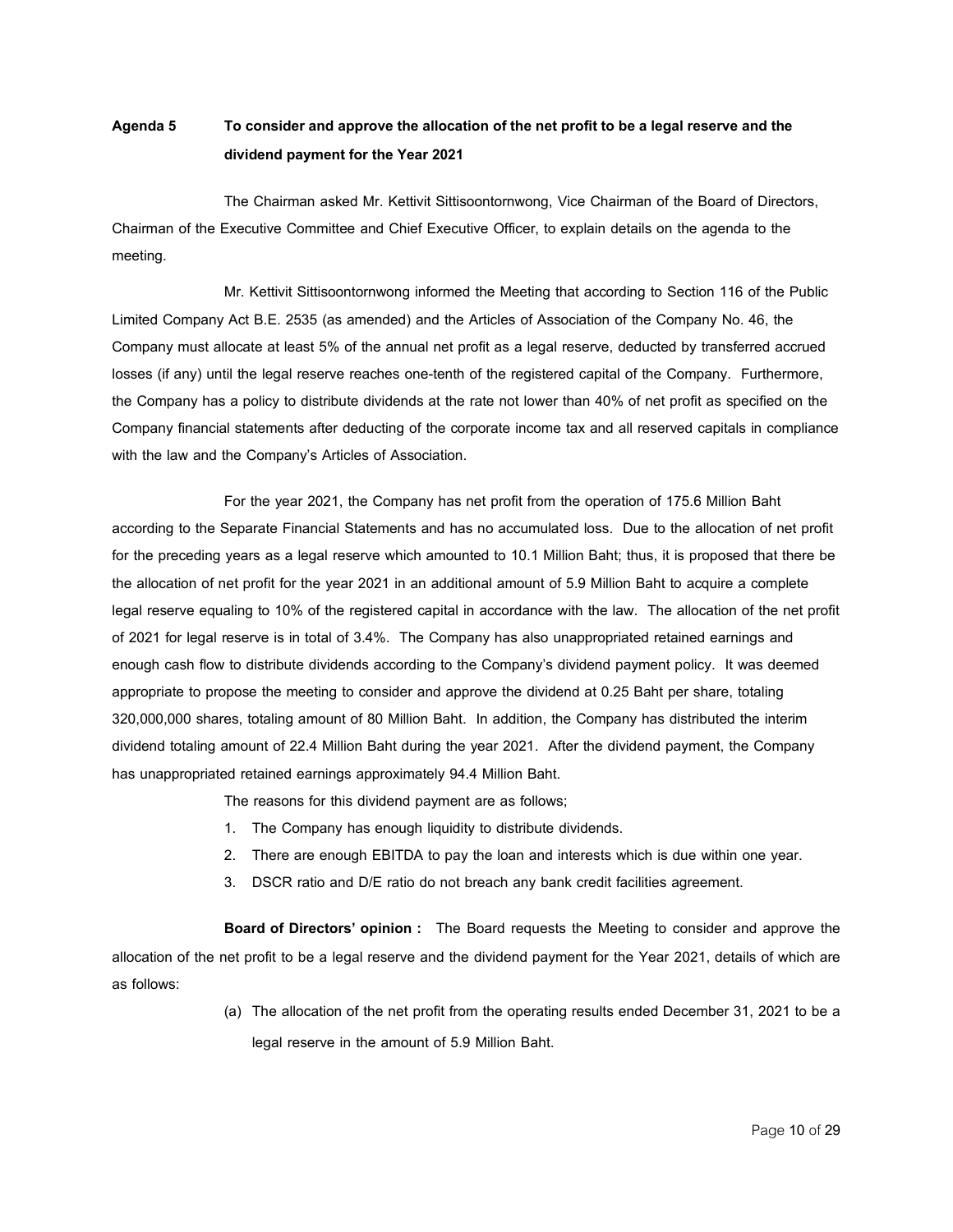(b) The dividend payment by cash at 0.25 Baht per share, totaling 320,000,000 shares, totaling amount of 80 Million Baht. Since an interim dividend had been paid from operating period during January 1, 2021 to June 30, 2021 at 0.07 Baht per share on September 9, 2021, the remaining dividend payment shall be paid from operating period during July 1, 2021 to December 31, 2021 at the rate of 0.18 Baht per share.

The Company has determined the date on which the recorded shareholder are entitled to receive the dividend (Record Date) to be on May 10, 2022. The dividend payment shall be made on May 26, 2022.

| <b>Details on Dividend Payment</b>                          | 2020         | 2021          |
|-------------------------------------------------------------|--------------|---------------|
|                                                             |              | (To Consider) |
| 1. Net profit of the consolidated financial statement       | 57.77        | 199.66        |
| (Million Baht)                                              |              |               |
| 2. Net profit of the separate financial statement (Million  | 48.17        | 175.60        |
| Baht)                                                       |              |               |
| 3. Number of Shares (Million Shares)                        | 320          | 320           |
| 4. Dividend paid per share (Baht/Share)                     |              |               |
| 4.1 Interim dividend                                        | $0.15^{(1)}$ | 0.07          |
| 4.2 Dividend Payment after Interim dividend paid            | 0.07         | 0.18          |
| 5. Dividend paid / Net profit of the consolidated financial | 90.70        | 40.06         |
| statement                                                   |              |               |
| 6. Dividend paid / Net profit of the separate financial     | 108.78       | 45.55         |
| statement                                                   |              |               |

Comparative dividend payment to the previous year

 $<sup>(1)</sup>$  Interim dividend paid in 2020 comes from retained earnings and operating net profit of 2020,</sup> which was before listing on the Stock Exchange of Thailand.

The MC asked the shareholders if they had any questions.

No shareholder raised any questions.

The matter required a resolution passed by the majority of the votes of the shareholders who were present and cast their votes.

**Resolution** Upon due consideration, the meeting unanimously resolved to approve the allocation of the net profit to be a legal reserve and the dividend payment for the Year 2021 as proposed in all respects, by votes as follows: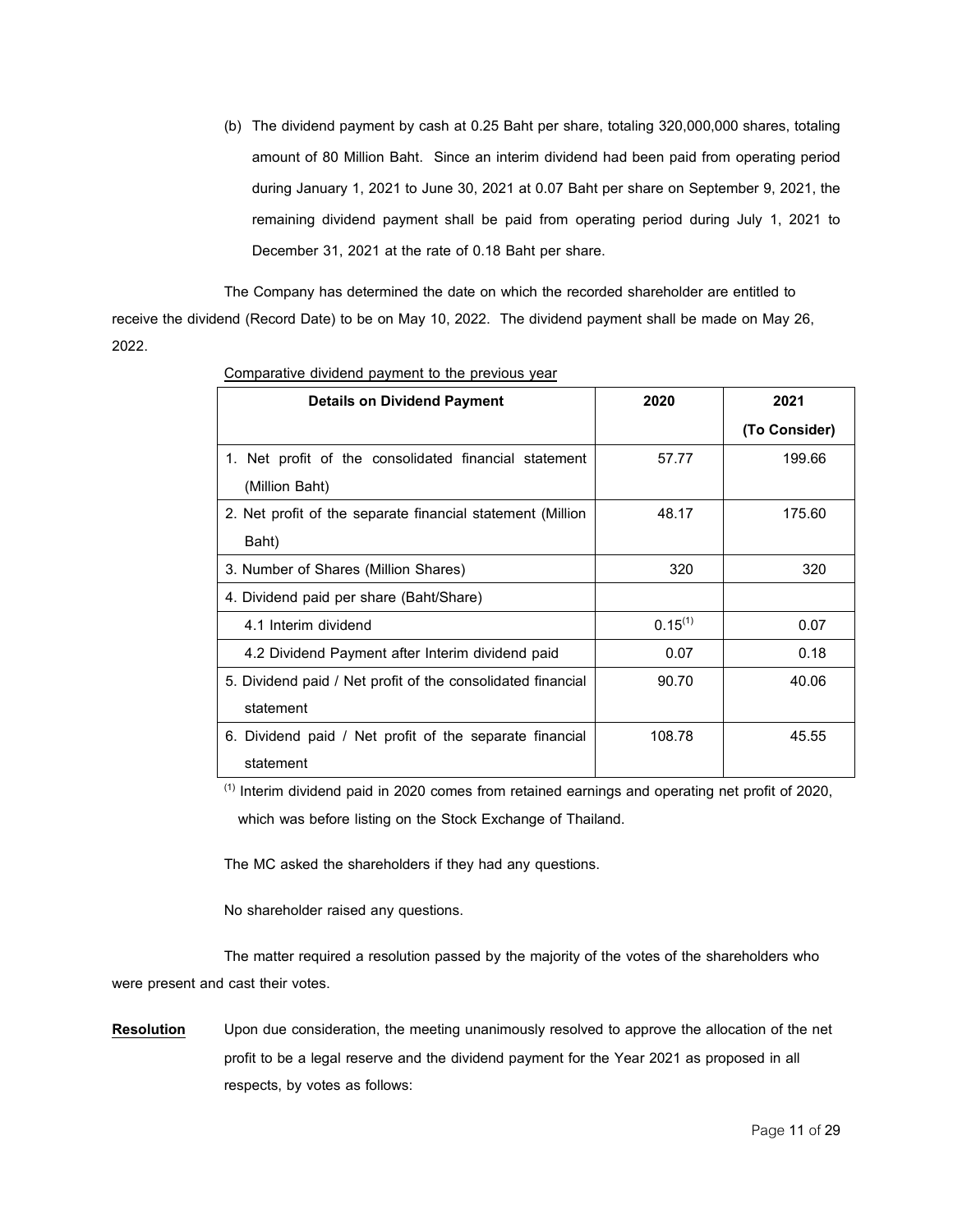| Approved       | 209,108,561 Votes | Equivalent of 100%    |
|----------------|-------------------|-----------------------|
| Disapproved    | 0 Votes           | Equivalent of 0.0000% |
| Abstained      | 0 Votes           | Equivalent of -       |
| Spoiled ballot | 0 Votes           | Equivalent of -       |

## **Agenda 6 Toconsiderandapprove the appointmentofdirectors toreplace thedirectors who willbe retired by rotation**

To comply with the principle of good governance and transparency of the appointment, the directors who will be retired by rotation in this Meeting are invited to leave the Meeting.

The Chairman informed the Meeting that according to Section 71 of the Public Limited Company Act B.E. 2535 (as amended) ("**the Public Limited Company Act B.E.**") and the Articles of Association of the Company No. 17, in every Annual General Meeting of shareholders, one-third if the directors must be retired by rotation and if the number of directors cannot be divided into three proportions, a number of director closet onethird shall be retired. In this present, the Company has 9 directors; therefore, there must be 3 directors who retire by rotation, namely:

| 1. Mr. Teerachai Chemnasiri | Independent Director / Chairman of the Nomination and  |
|-----------------------------|--------------------------------------------------------|
|                             | Remuneration Committee / Member of the Audit Committee |
| 2. Mr. Woragan Xuto         | Independent Director / Member of the Audit Committee / |
|                             | Member of the Nomination and Remuneration Committee    |
| 3. Miss Sripri Eakwichit    | Director                                               |

The Company has given an opportunity in advance to the shareholders to propose the names of the qualified candidates for being nominated as member of the Board of Directors during September 1, 2021 to November 30, 2021 via the Company's website and the SET's channel. However, no shareholder to propose the names of qualified candidates for being directors.

In addition, the Nomination and Remuneration Committee had considered the qualification of the 3 directors who will be retired by rotation in the 2022 Annual General Meeting as per details forwarded to shareholders together with the letter of invitation, such 3 directors are knowledgeable, experienced and advantageous expertise to the Company. Persons nominated to take the position of Independent Directors will be entitled to freedom of opinion and expression in accordance with applicable requirements. It was deemed appropriate to propose the Meeting to consider and approve the appointment of the 3 nominated directors as detailed above as the directors of the Company for another term.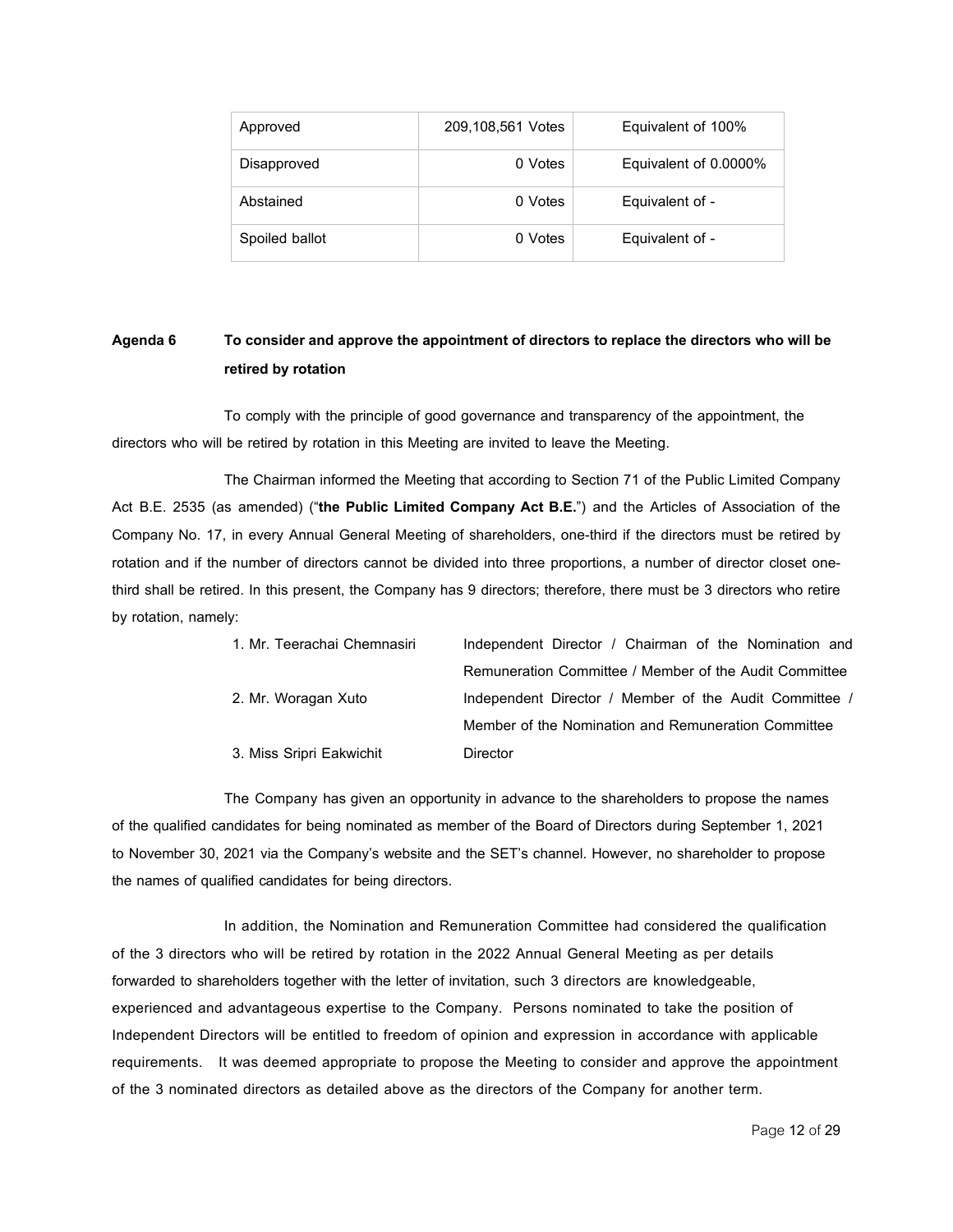**Board of Directors' opinion :** The Board of Directors, excluding the Directors to be retired by rotation in the 2022 Annual General Meeting of Shareholders, agree with the Nomination and Remuneration Committee such 3 directors are knowledgeable and have appropriate qualification to be the directors.

The MC asked the shareholders if they had any questions.

No shareholder raised any questions.

The matter required a resolution passed by the majority of the votes of the shareholders who were present and cast their votes.

**Resolution** Upon due consideration, the meeting unanimously resolved to approve the appointment of directors to replace the directors who will be retired by rotation as the directors of the Company for another term as proposed in all respects, by votes as follows:

> 1. Mr. Teerachai Chemnasiri Independent Director / Chairman of the Nomination and Remuneration Committee / Member of the Audit Committee

by votes as follows:

| Approved       | 209,108,550 Votes | Equivalent of 100%    |
|----------------|-------------------|-----------------------|
| Disapproved    | 0 Votes           | Equivalent of 0.0000% |
| Abstained      | 11 Votes          | Equivalent of -       |
| Spoiled ballot | 0 Votes           | Equivalent of -       |

2. Mr. Woragan Xuto Independent Director / Member of the Audit Committee / Member of the Nomination and Remuneration Committee

by votes as follows:

| Approved       | 209,108,450 Votes | Equivalent of 100%    |
|----------------|-------------------|-----------------------|
| Disapproved    | 100 Votes         | Equivalent of 0.0000% |
| Abstained      | 11 Votes          | Equivalent of -       |
| Spoiled ballot | 0 Votes           | Equivalent of -       |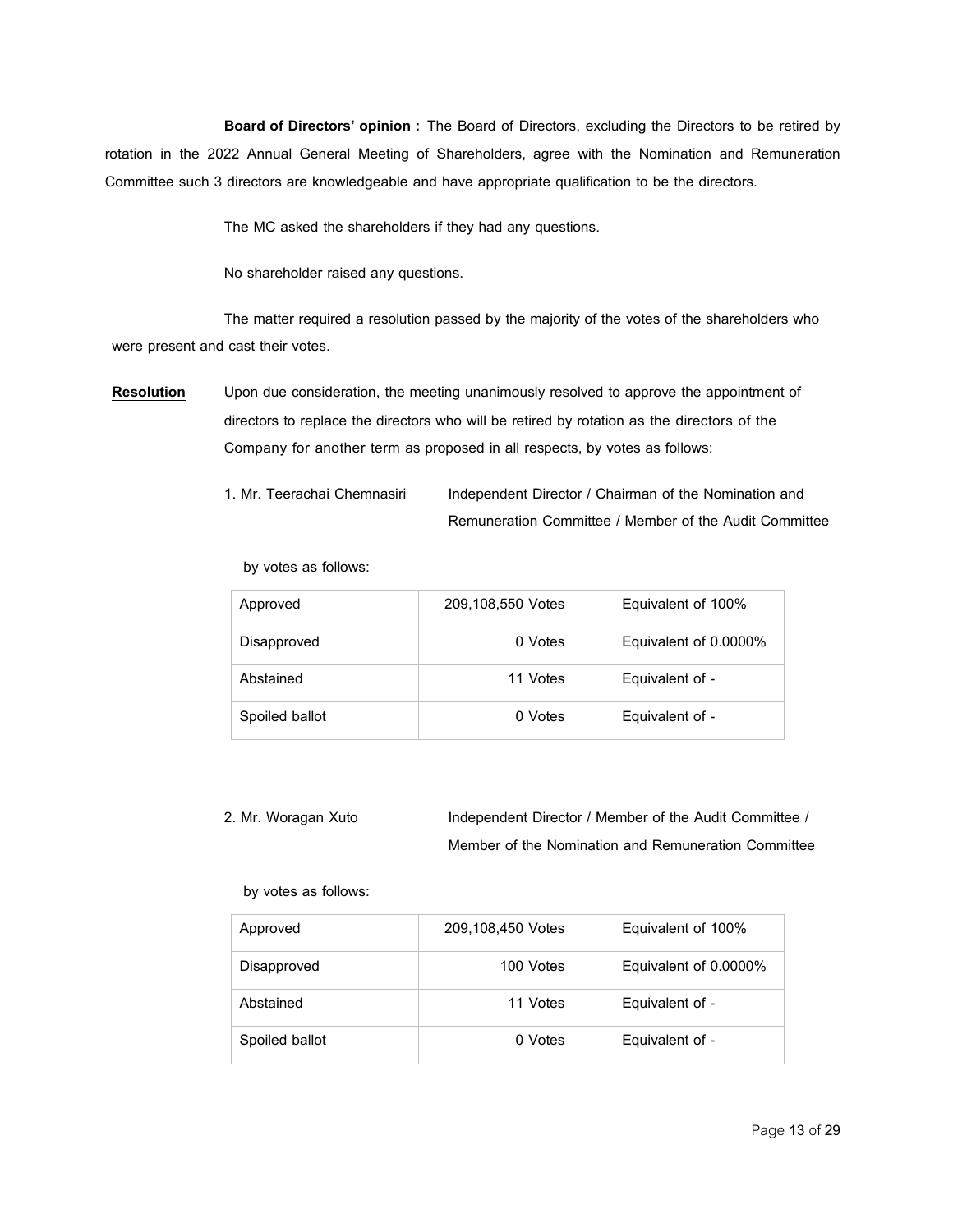### 3. Miss Sripri Eakwichit Director

by votes as follows:

| Approved       | 209,108,550 Votes | Equivalent of 100%    |
|----------------|-------------------|-----------------------|
| Disapproved    | 0 Votes           | Equivalent of 0.0000% |
| Abstained      | 11 Votes          | Equivalent of -       |
| Spoiled ballot | 0 Votes           | Equivalent of -       |

# **Agenda 7 Toconsiderandapprove the remunerationof thedirectorsandsub-committeesof the Company for the year 2022**

The Chairman asked Mr. Teerachai Chemnasiri, Chairman of the Nomination and Remuneration Committee, to explain details on the agenda to the meeting.

Mr. Teerachai Chemnasiri informed the Nomination and Remuneration Committee had considered to propose the Board of Directors to propose the Meeting to stipulate the remuneration of the directors and subcommittees of the Company for the year 2022 by consideration from business size, obligation and responsibility of the Board of Directors which is in comparison with company registered in Security Exchange of Thailand having Market Capitalization of similar size with company. Details are as follows:

| <b>Type of Remuneration</b>               | <b>Remuneration (BAHT)</b> |                 |        |  |
|-------------------------------------------|----------------------------|-----------------|--------|--|
|                                           | 2021                       | 2022            | Change |  |
|                                           |                            | (proposed year) |        |  |
| A) Monetary Remuneration                  |                            |                 |        |  |
| 1. Monthly Remuneration                   |                            |                 |        |  |
| 1.1 Board of Directors                    |                            |                 |        |  |
| Chairman<br>٠                             | 60,000.-                   | 75,000.-        | 15,000 |  |
| Member                                    | $20,000. -$                | $30,000. -$     | 10,000 |  |
| 1.2 Audit Committee                       |                            |                 |        |  |
| Chairman                                  | $20,000. -$                | $30,000. -$     | 10,000 |  |
| Member<br>-                               | $15,000. -$                | $20,000. -$     | 5,000  |  |
| 1.3 Nomination and Remuneration Committee |                            |                 |        |  |
| Chairman<br>٠                             | $10,000. -$                | $15,000. -$     | 5,000  |  |
| Member                                    | $8,000. -$                 | $10,000. -$     | 2,000  |  |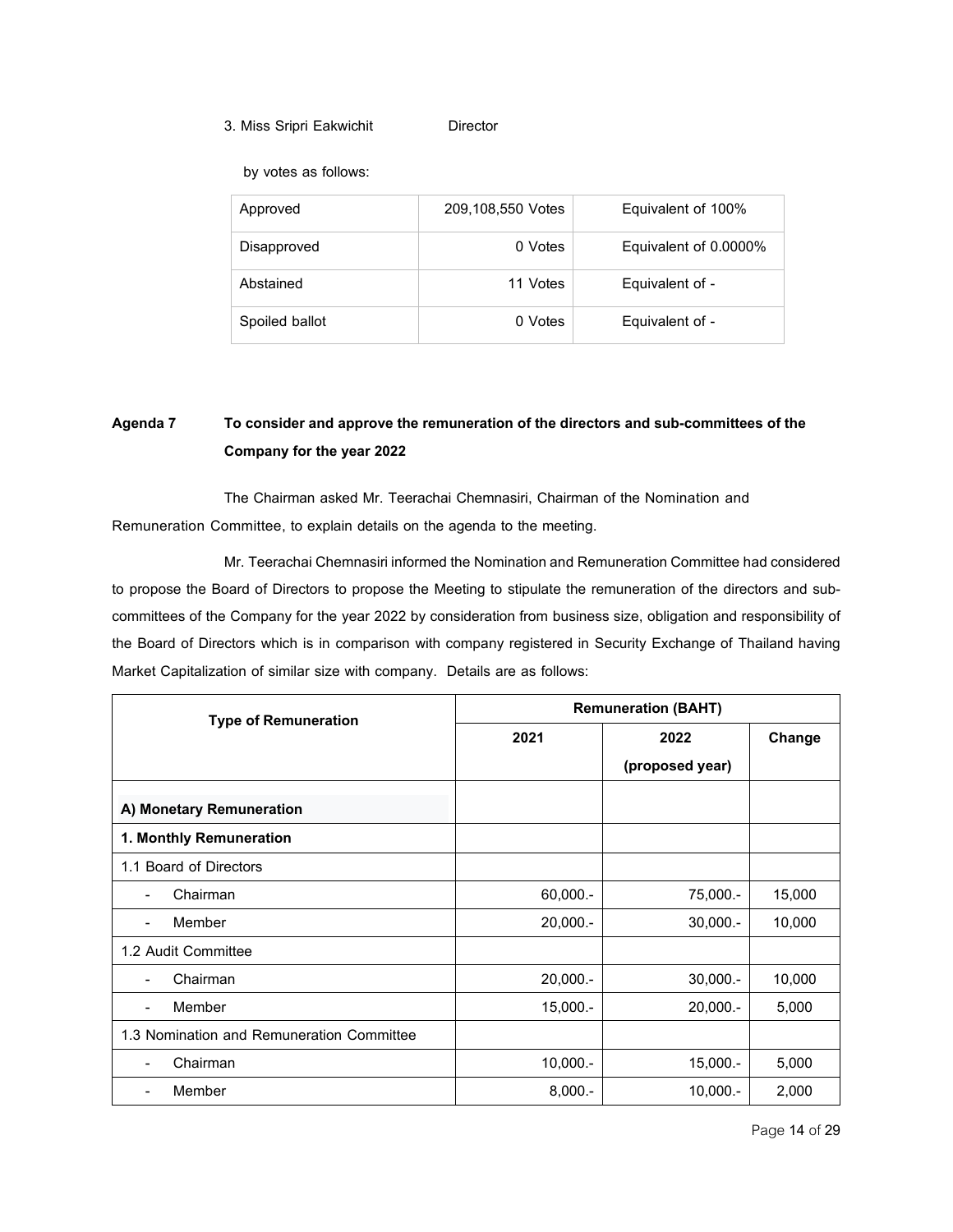| <b>Type of Remuneration</b>                                                                                      | <b>Remuneration (BAHT)</b> |                      |        |  |
|------------------------------------------------------------------------------------------------------------------|----------------------------|----------------------|--------|--|
|                                                                                                                  | 2021                       | 2022                 | Change |  |
|                                                                                                                  |                            | (proposed year)      |        |  |
| <b>Remark</b> : The director who is an Executive may not be paid the monthly remuneration due to compensation is |                            |                      |        |  |
| collected in the form of salary.                                                                                 |                            |                      |        |  |
| 2. Yearly Remuneration (Bonus)                                                                                   | Not exceeding 1            | Not exceeding 1      |        |  |
|                                                                                                                  | (one) percent of the       | (one) percent of the |        |  |
|                                                                                                                  | Dividend distributed       | Dividend distributed |        |  |
|                                                                                                                  | to the shareholders        | to the shareholders  |        |  |
| <b>B) Other Benefits</b>                                                                                         | None                       | None                 |        |  |

**Board of Directors' opinion: The Board agrees with the Nomination and Remuneration** Committee to propose the Meeting to consider and approve the remuneration of the directors and subcommittees of the Company for the year 2022 as detailed above in the amount of not exceeding Baht 6,000,000. Incidentally, the Board of Directors request to propose the Meeting to authorize the Nomination and Remuneration Committee to determine such amount to each director and sub-committee not exceeding the amount that the Meeting approved.

The MC asked the shareholders if they had any questions.

No shareholder raised any questions.

The matter required a resolution passed by total votes not less than two-third of participated shareholders who were present and cast their votes.

**Resolution** Upon due consideration, the meeting unanimously resolved to approve the remuneration of the directors and sub-committees of the Company for the year 2022 as proposed in all respects, by votes as follows:

| Approved       | 209,108,550 Votes | Equivalent of 100%    |
|----------------|-------------------|-----------------------|
| Disapproved    | 11 Votes          | Equivalent of 0.0000% |
| Abstained      | 0 Votes           | Equivalent of 0.0000% |
| Spoiled ballot | 0 Votes           | Equivalent of -       |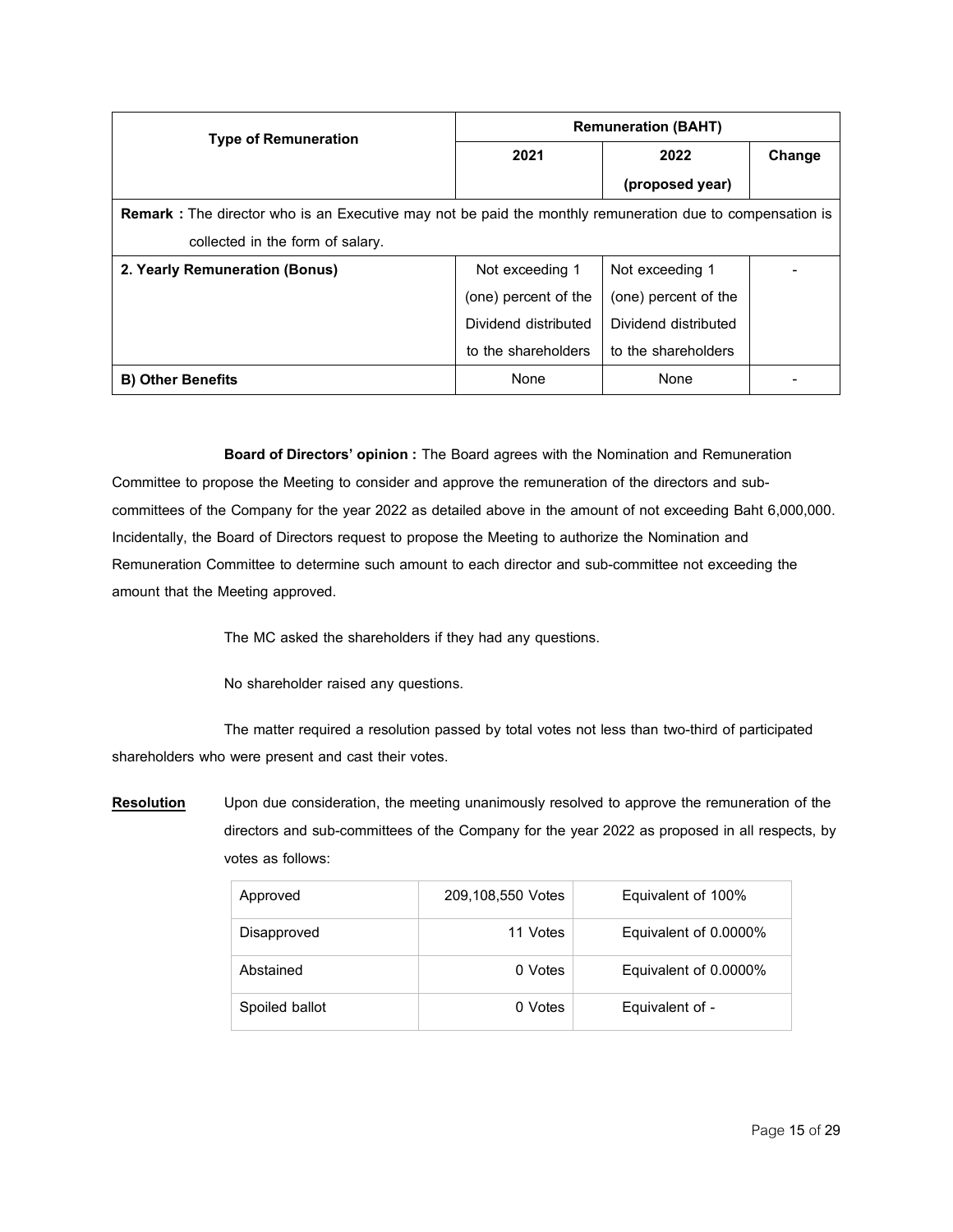# **Agenda 8 Toconsiderandapprove the appointmentof the auditors andthedeterminationof the audit fee for the year 2022**

The Chairman asked Mr. Viwat Limsakdakul, Chairman of the Audit Committee, to explain details on the agenda to the meeting.

Mr. Viwat Limsakdakul informed the Meeting that according to the Public Limited Company Act B.E. Section 120, the shareholders at the Annual General Meeting are required to appoint the auditors and determine the audit fee of the Company every year.

**Board of Directors' opinion:** The Board agrees with the Audit Committee to recommend the Meeting to consider and approve the appointment of KPMG Phoomchai Audit Ltd. to be the auditor of the Company for the year 2022. The appointment of the auditors from KPMG Phoomchai Audit Ltd. for the Company for the year 2022 as follow:

- 1. Miss Vilaivan Pholprasert (Certified Public Accountant No. 8420) (Singing on the financial statement of the Company for one consecutive fiscal year since 2021) or 2. Miss Nawarat Nitikeatipong (Certified Public Accountant No. 7789) or
- 3. Mr. Banthit Tangpakorn (Certified Public Accountant No. 8509) or 4. Mr. Songchai Wongpiriyaporn (Certified Public Accountant No. 10996)

Name and Profile of auditors as per details forwarded to shareholders together with the letter of invitation

And to consider and approve the determination of the remuneration of the auditor for the year 2022 in the amount of not exceeding 1,475,000.- (one million four hundred and seventy five thousand) Baht. The audit fees for the year 2022 equals to the audit fees for the year 2021 as follows:

Unit : BAHT

| <b>Type of Fee</b> | 2021      | 2022                  | Increase /               |
|--------------------|-----------|-----------------------|--------------------------|
|                    |           | (To Consider)         | <b>Decrease</b>          |
| Audit Fee          | 1,475,000 | 1,475,000             | ٠                        |
| Non-Audit Fee      | 75,000    | <b>Actual Payable</b> | -                        |
| Total              | 1,550,000 | -                     | $\overline{\phantom{0}}$ |

In addition, in the case that the abovementioned auditors are unable to perform their duty, KPMG Phoomchai Audit Ltd. shall be authorized to appoint any of her Certified Public Accountants to be the auditor of the Company.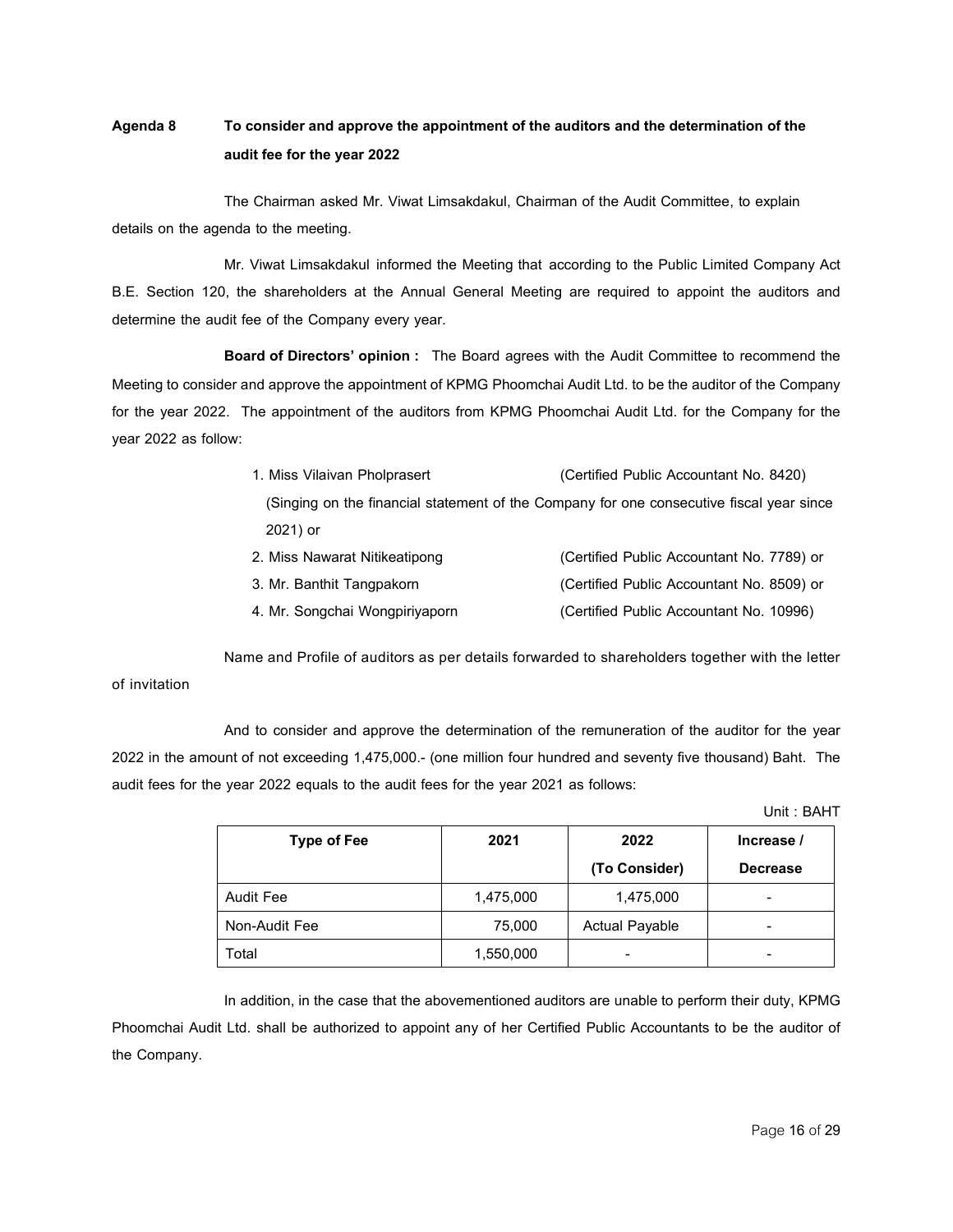The Audit Committee had agreed to appoint the auditors and determine the audit fee as details above by considering the auditors' qualification and experience and was of the opinion that KPMG Phoomchai Audit Ltd. is independent and expertise auditing company. The offered audit fee is reasonable. These 4 auditors do not have the relationship of conflict of interest with the Company, subsidiary company, directors, the executives, the major shareholders or their related parties.

In addition, a subsidiary company of the company, namely YJC Depot Services Company Limited, has the same auditors under the same audit firm. The other 2 subsidiary companies have appointed auditors from other offices. However, the Board of Directors will ensure that the preparation of the consolidated financial statements can proceed on time.

The MC asked the shareholders if they had any questions.

No shareholder raised any questions.

The matter required a resolution passed by the majority of the votes of the shareholders who were present and cast their votes.

**Resolution** Upon due consideration, the meeting unanimously resolved to approve the appointment of the auditors and the determination of the audit fee for the year 2022 as proposed in all respects, by votes as follows:

| Approved       | 209,108,550 Votes | Equivalent of 100%    |
|----------------|-------------------|-----------------------|
| Disapproved    | 0 Votes           | Equivalent of 0.0000% |
| Abstained      | 11 Votes          | Equivalent of -       |
| Spoiled ballot | 0 Votes           | Equivalent of -       |

**Agenda 9 Toconsiderandapprove the issuanceandoffer for saleofconvertibledebenturestothe existingshareholdersof the Company whoare entitledtobeallocatedaccordingtotheir shareholding proportion without allocating to shareholders that would make the company havedutiesunder foreignlaw (Preferential Public Offering: PPO) inthe amountnot exceeding255,000,000 Baht**

The Chairman asked Mr. Kettivit Sittisoontornwong, Vice Chairman of the Board of Directors, Chairman of the Executive Committee and Chief Executive Officer, to explain details on the agenda to the meeting.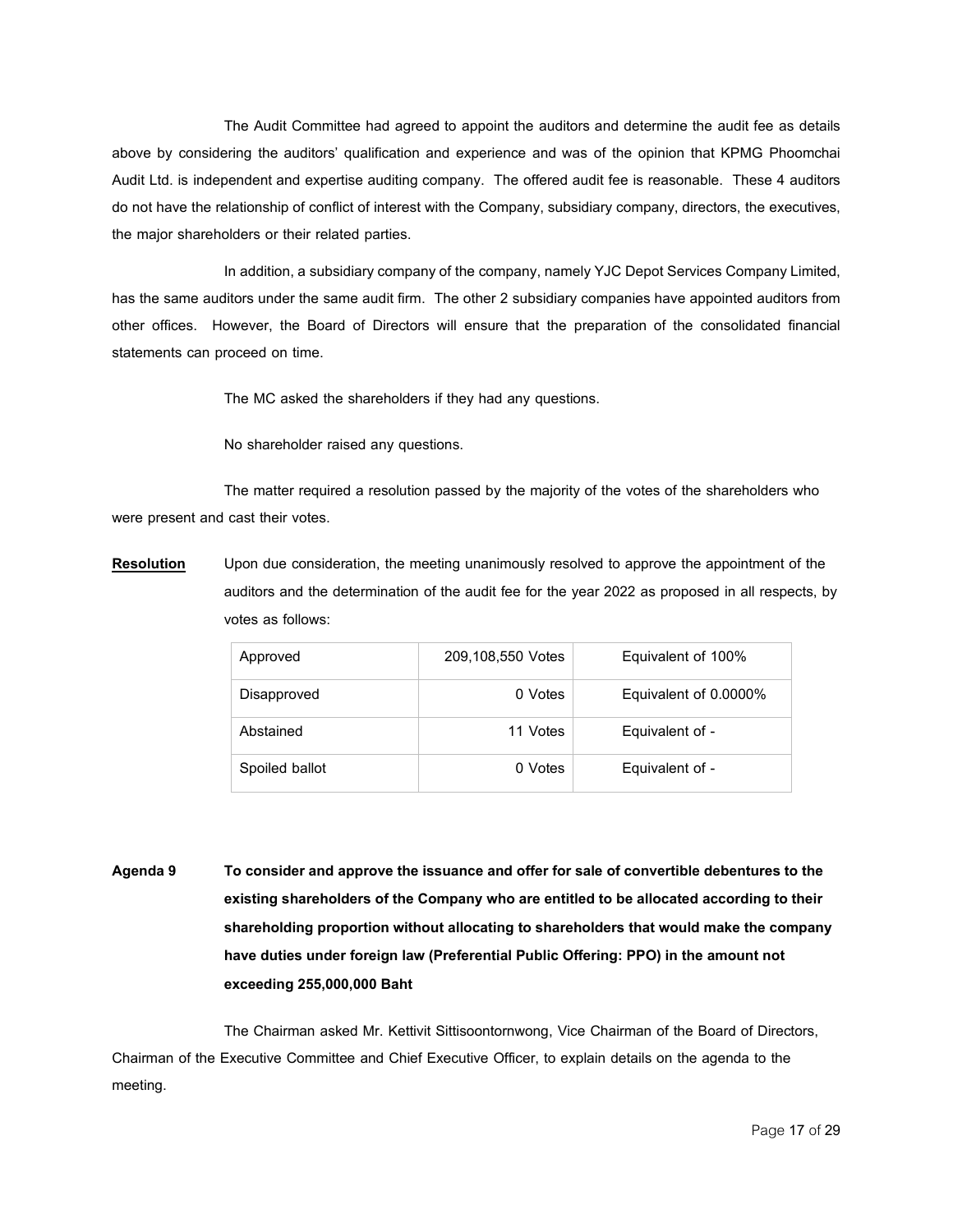Mr. Kettivit Sittisoontornwong informed the Meeting that to use as working capital and funds for joint investments with business partners both in the country and ASEAN countries which will be related to End - to - End Global Logistics Services and Integrated Logistics Services in addition of the capital received from the initial public offering of ordinary shares (Initial Public Offering: IPO) according to the report on the use of capital increase No. 3 reported to the Stock Exchange of Thailand on January 27, 2022, the Company shall issuance and offering of convertible debentures to the existing shareholders of the Company who have the right to be allocated in proportion to their shareholding, excluding shareholders whose holding of such share would subject the Company to any obligations under the law of other jurisdictions (Preferential Public Offering: PPO) e.g. The United States of America,The United Kingdom, Switzerland and South Korea and any other countries at the Company discretion at the ratio of 1,255 existing shares per 1 unit of convertible debenture (in the event that there is a fraction from the calculation, it will be eliminated in all cases), number of debentures not exceeding 255,000 units. Debenture value at 1,000 Baht per 1 unit of convertible debenture, offering debenture value in the amount of not exceeding 255,000,000 Baht. Any shareholder of the Company holding less than 1,255 shares will not have the right to subscribe to the convertible debentures according to their rights (but can subscribe in excess of their rights) and existing shareholders who are entitled to allotment can subscribe for convertible debentures according to their rights, less than their right or more than their rights or waive the right not to subscribe for convertible bonds offered for sale at this time. The Company will allocate the convertible debentures to the shareholders who subscribe according to their right to complete beforehand. If there are convertible debentures remaining from the allotment, the Company will allocate the remaining convertible debentures to the shareholders who subscribe and pay for the convertible debentures in excess of their rights (until there are no convertible bonds left to be allocated), in accordance with the following rules:

- (1) In the event that the number of convertible debentures that the existing shareholders subscribe for more than their right is greater than the remaining amount of the convertible debentures, the remaining convertible debentures shall be allocated among the existing shareholders who have subscribed in excess of their rights according to the shareholding proportion of each shareholder who oversubscribes. The allocation of such convertible debentures shall continue until there are no convertible debentures left to allocate.
- (2) In the case where the number of convertible debentures that the existing shareholders subscribe for more than their right is less than the remaining amount of the convertible debentures, the remaining convertible debentures shall be allocated to all existing shareholders who have oversubscribed and paid for all convertible debentures. In this regard, propose the Board of Directors' meeting to determine the date for determining the list of shareholders who have the right to subscribe for convertible debentures (Record Date) in order to determine the rights of shareholders who have the right to subscribe for the convertible debentures.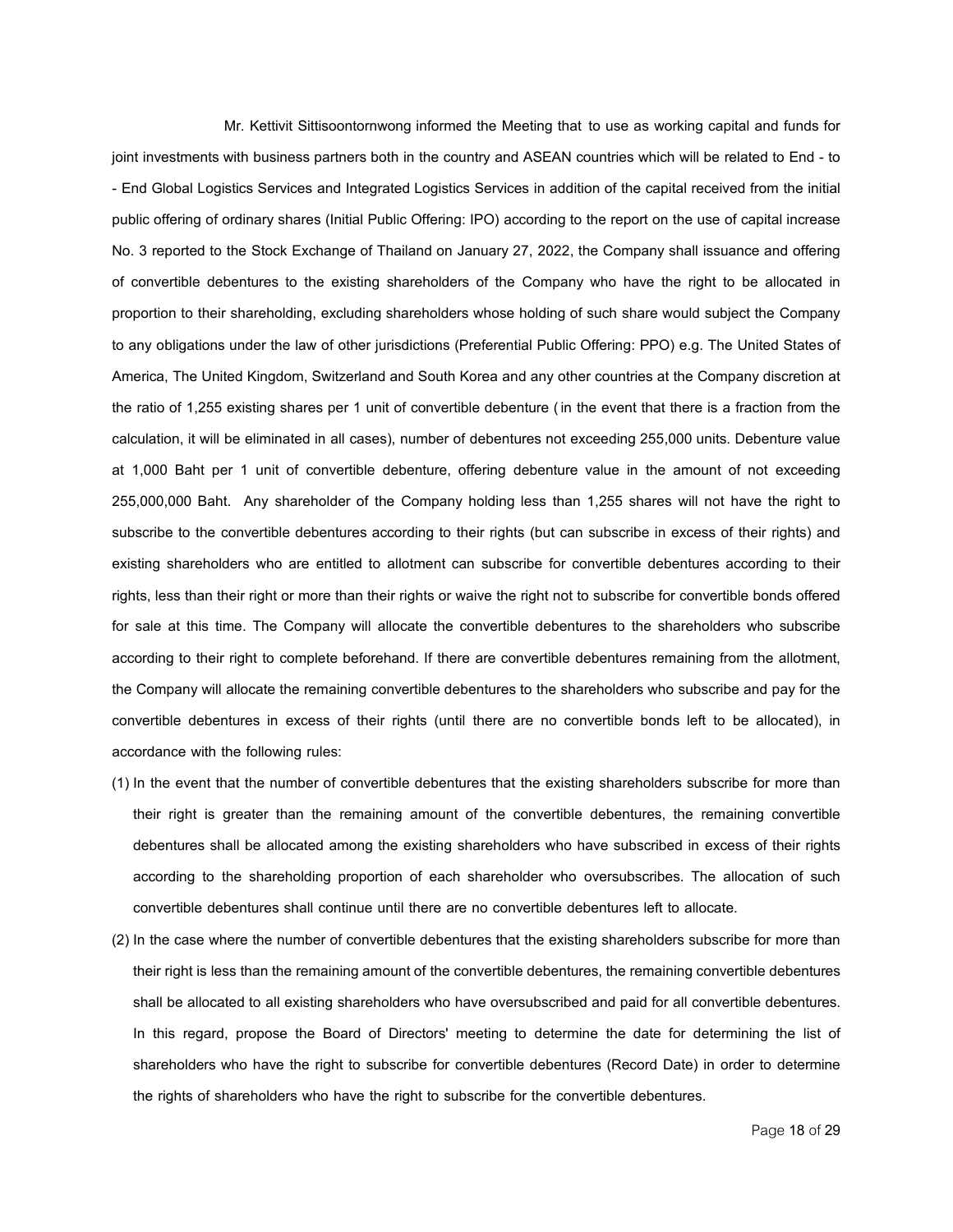The Summary of the issuance and offering for sale of convertible debentures of the Company as per details forwarded to shareholders together with the letter of invitation.

The Company has the right to exercise its discretion not to offer for sale or not to allocate convertible debentures above to any existing shareholders, if the offer for sale or allotment of convertible debentures may result in (a) being contrary to any laws or regulations of Thailand or abroad; or the articles of association of the Company; or (b) resulting in the Company have a duty to perform or have to take any action in addition to those required to comply with the rules relating to the issuance and offer for sale of securities under Thai law, or (c) does not comply with the procedures, rules and conditions specified in the allocation of the Company, however, the Company has the right to exercise its discretion. in the offering and allocation of such convertible bonds to certain existing shareholders outside of Thailand by virtue of the exceptions made under foreign law.

The issuance and offering of convertible debentures is the most appropriate method for the company to raise fund which will not create dilution effects. Effects on the stock's market price (price dilution) will not occur because the determined conversion price will not be lower than the current market price at the time of issuance of the convertible debentures. Additionally, the effect on the voting rights of the existing shareholders (control dilution) will not occur because it is an offering of convertible debentures in full to the existing shareholders of the Company. However, in the event that the right holder of the convertible bond is not the existing shareholder of the Company the whole amount will affect the voting rights of the existing shareholders (control dilution) as well as the EPS Dilution at present after the exercise of the convertible debentures as follows:

- The effect on Control Dilution would be equal to 5.04%
- The effect of EPS Dilution would be equal to 5.04%

In the case of conversion with the exercise of Warrant No. 1 as per details forwarded to shareholders together with the letter of invitation.

By comparing the impacts on EPS Dilution or the Control Dilution, the Company's shareholders would be able to benefits from the issuance and offering of the convertible debenture in the future by investing in debt securities that be able to convert into ordinary shares of the Company in the future. Even though the convertible debentures have not been converted, the debenture holders would be protected as the same as the other creditors of the Company, which will be able to benefit from the interest payment from the convertible debentures as stated in the terms and conditions. In addition, when the convertible debenture holders deem appropriate and/or meets the conditions stipulated in the terms and conditions of the debentures; the holder will be able to convert the debentures into ordinary shares of the Company according to the specified proportions causing the shareholders of the Company that will be able to create the opportunity to benefit from capital gain in the future.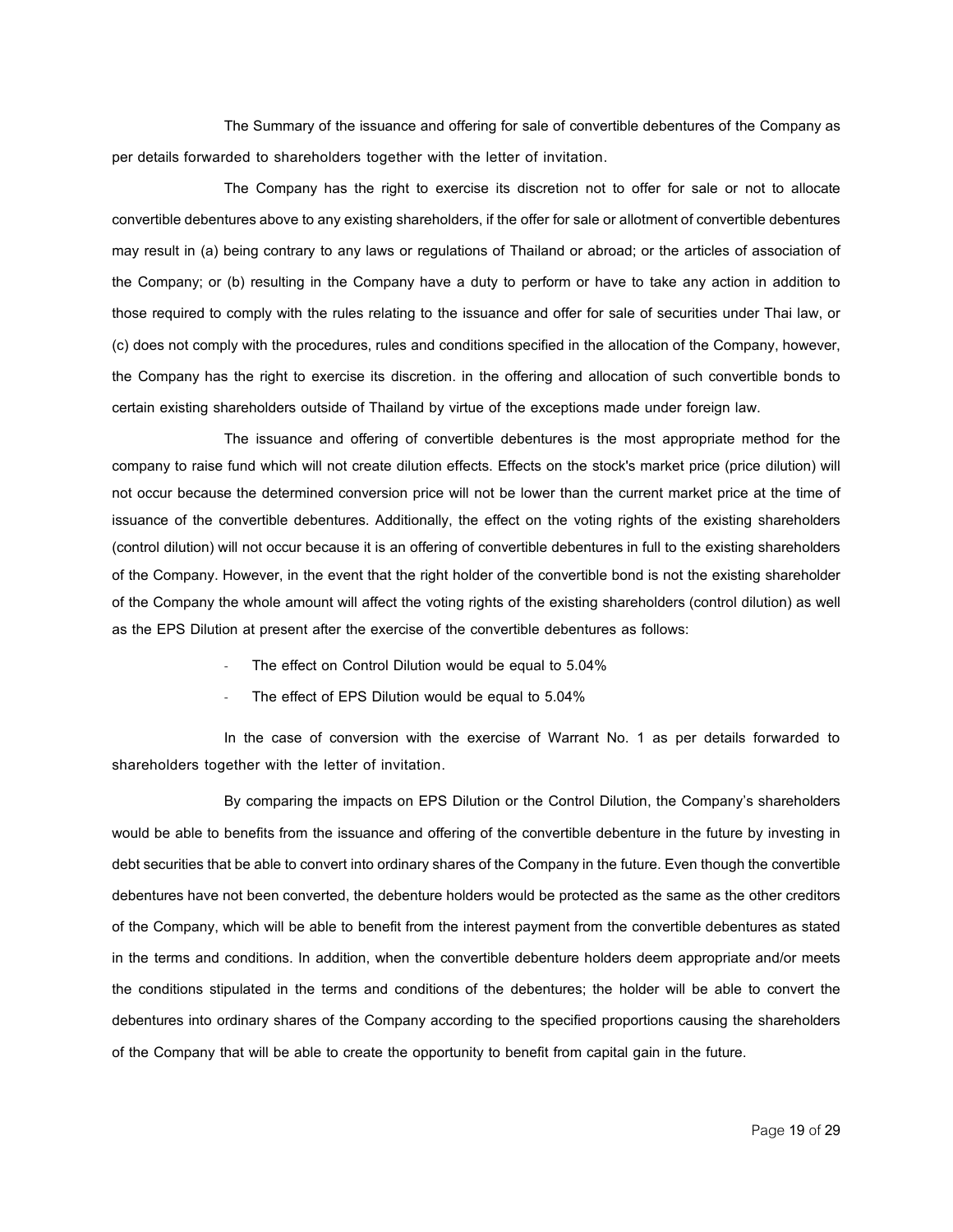In this regards, delegated the Board of Directors and/or the Executive Committee and/or Chief Executive Officer or a person that the Board of Directors or the Executive Committee or the Chief Executive Officer assigned have the power to determine details, amend or take any action necessary and in connection with the issuance and offer for sale of convertible debentures in order to be in accordance with the law; this includes but is not limited to the following authority:

- (1) Determine or amend details, methods and other conditions related to the issuance and offering of convertible debentures as appropriate, whether it is issuing and offering for sale at one time or offering for sale several times; This includes but is not limited to the terms and conditions of the convertible debentures, date of issue of convertible debentures, par value of convertible debentures, offering price, number of ordinary shares to support the conversion of convertible debentures, interest rate, calculation and payment method of interest, conversion price, conversion rate, period for exercising the right to convert, redemption price, redemption period, expiration date of the exercise of the right to convert, method to allocate convertible debentures or determining the events that the company must issue additional new shares to accommodate the change in the exercise of convertible rights, and conditions for the adjustment of the right to convert.
- (2) Negotiate, agree, enter into, amend, add, sign a contract, request for permission, request for a waiver, evidence, disclosure of information sales report and various documents necessary and relevant to the issuance and allocation of convertible debentures and the allocation of the newly issued ordinary shares to support the exercise of convertible debenture holders; This includes contacting, filing, amendments, additions, signing of a permit request, a request for a waiver, evidence, disclosure of information sales report and other documents to the Securities and Exchange Commission/ SET, government agency and/or entities related to the issuance and offering of convertible debentures, and listing the newly issued ordinary shares from the exercise of conversion rights on the Stock Exchange of Thailand.
- (3) Authorize any person as a sub-authorization to perform and complete the above-mentioned acts on behalf of the Company; and
- (4) Perform any other necessary and appropriate actions related to the issuance of an offer for sale; and allocating convertible bonds in order for the above-mentioned actions to be accomplished.

**Board of Directors' opinion :** The Board requests the Meeting to consider and approve the issuance and offer for sale of convertible debentures to the existing shareholders of the Company who are entitled to be allocated according to their shareholding proportion without allocating to shareholders that would make the company have duties under foreign law (Preferential Public Offering: PPO), number of debentures not exceeding 255,000 units or in the amount not exceeding 255,000,000 Baht in order to use as working capital and funds for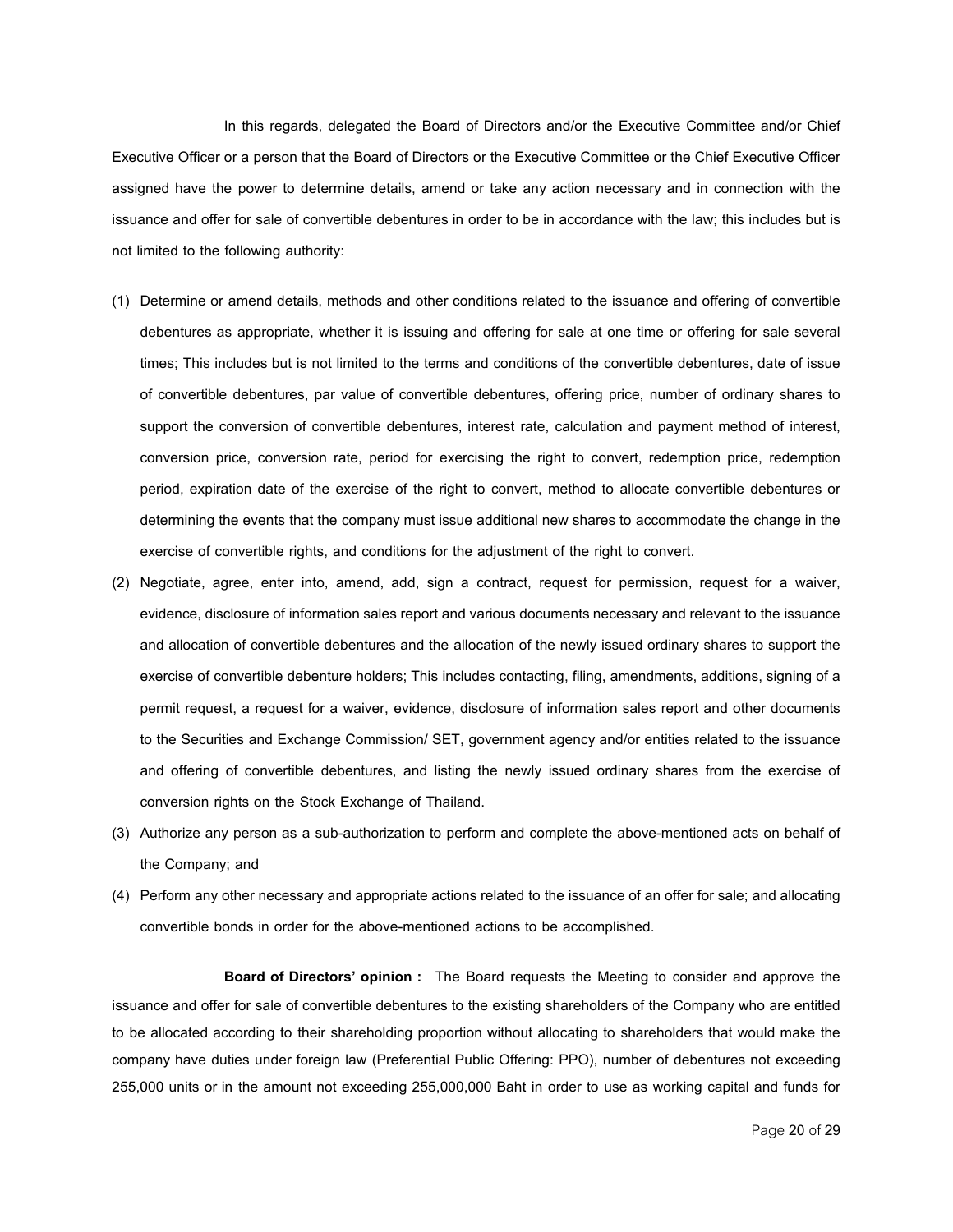joint investments with business partners both in the country and ASEAN countries which will be related to End - to - End Global Logistics Services and Integrated Logistics Services.The issuance and offering of convertible would strengthen the Company's financial liquidity and the Company's financial position, and it would be beneficial for shareholders to make additional investment at a reasonable price. And to propose the Meeting to approve authorization as proposed in all aspects.

The MC asked the shareholders if they had any questions.

#### **Question: Ms. Keeratika Phaenglart, representativebyThai Investors Association(TIA)**

1. The issuance and offering of convertible debentures at this time, if the debenture investors do not proceed with the conversion, how will the Company come up with the guideline to redeem the debentures?

#### **Answer : Mr. Manop Patjawit, ChiefFinancial Officer**

The Company is confident that it has sufficient cash flow for the redemption of the debentures upon maturity, deriving from retained earnings and working capital from commercial banks.

2. The issuance and offering of convertible debentures at this time is in addition to the proceeds received from the first IPO according to the report on the use of capital increase No. 3 that the Company notified to The Stock Exchange of Thailand (SET) on January 27, 2022. I would like to know the progress of various projects (Leo Self-Storage & E-Fulfilment Center: 2 projects, development of the border transit system to Myanmar, expanding the container depot services business and joint investments with business partners both in the country and ASEAN countries) that the Company has invested.

#### **Answer : Mr. Kettivit Sittisoontornwong, Chief Executive Officer**

**Leo Self-Storage & E-Fulfilment Center** : The Company launched the 2nd Leo Self-Storage in April, 2022. This 2nd Leo Self-Storage is located at Talad Noi, in Bangkok. It has 3 times more service area than the first one. It is a Lifestyle Self-Storage which can be used as a showroom for products, or a display of collectibles as a meeting place for collectors to get together / networking. In the future, we will build a wine storage as a wine delivery center (depot). In addition, the Company also plans to build Live Studio to facilitate social commerce customers in the future.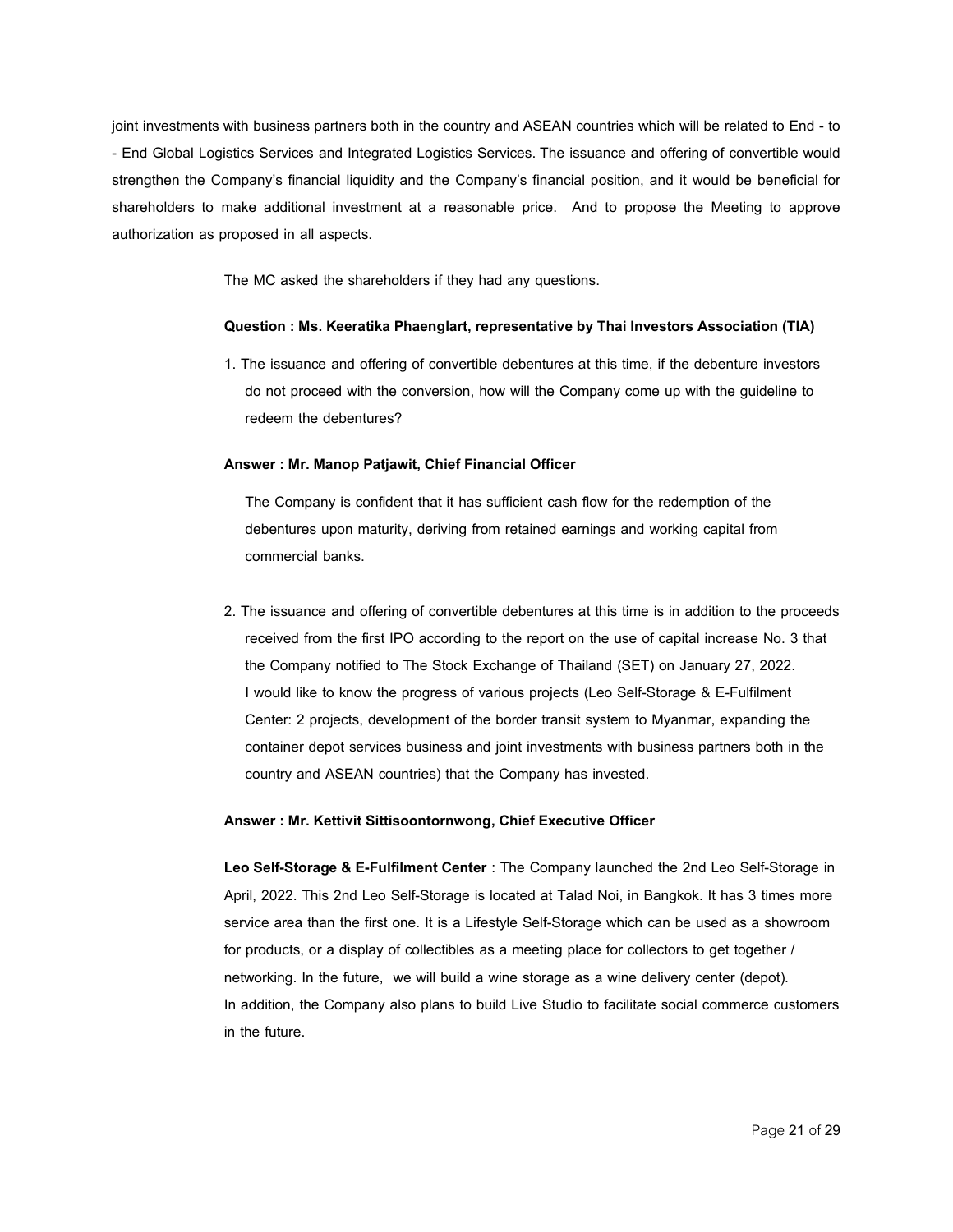For the next project of Leo Self-Storage, the Company is conducting feasibilities studies and looking for suitable locations, by focusing on potential locations with suitable space size, which should be worth investing in terms of economy of scale.

**Expanding the container depot services business** : Currently, there has been a delay in the process due to the continuous rainfall last year. As a result, concrete pouring had to be postponed. However, the Company expects that the project will be ready to open for service within the second quarter of this year.

**Joint investments with business partners both in the country and ASEAN countries** : The Company has jointly invested with World Air Logistics Co., Ltd., a company specializing in air freight forwarding. This makes it possible to increase the potential of the Company's air cargo business with the opportunity to grow exponentially in the future.

The matter required a resolution passed by total votes not less than three-fourths of participated shareholders who were present and cast their votes.

**Resolution** Upon due consideration, the meeting unanimously resolved to approve the issuance and offer for sale of convertible debentures to the existing shareholders of the Company who are entitled to be allocated according to their shareholding proportion without allocating to shareholders that would make the company have duties under foreign law (Preferential Public Offering: PPO) in the amount not exceeding 255,000,000 Baht as proposed in all respects, by votes as follows:

| Approved       | 209,108,550 Votes | Equivalent of 100%    |
|----------------|-------------------|-----------------------|
| Disapproved    | 11 Votes          | Equivalent of 0.0000% |
| Abstained      | 0 Votes           | Equivalent of 0.0000% |
| Spoiled ballot | 0 Votes           | Equivalent of -       |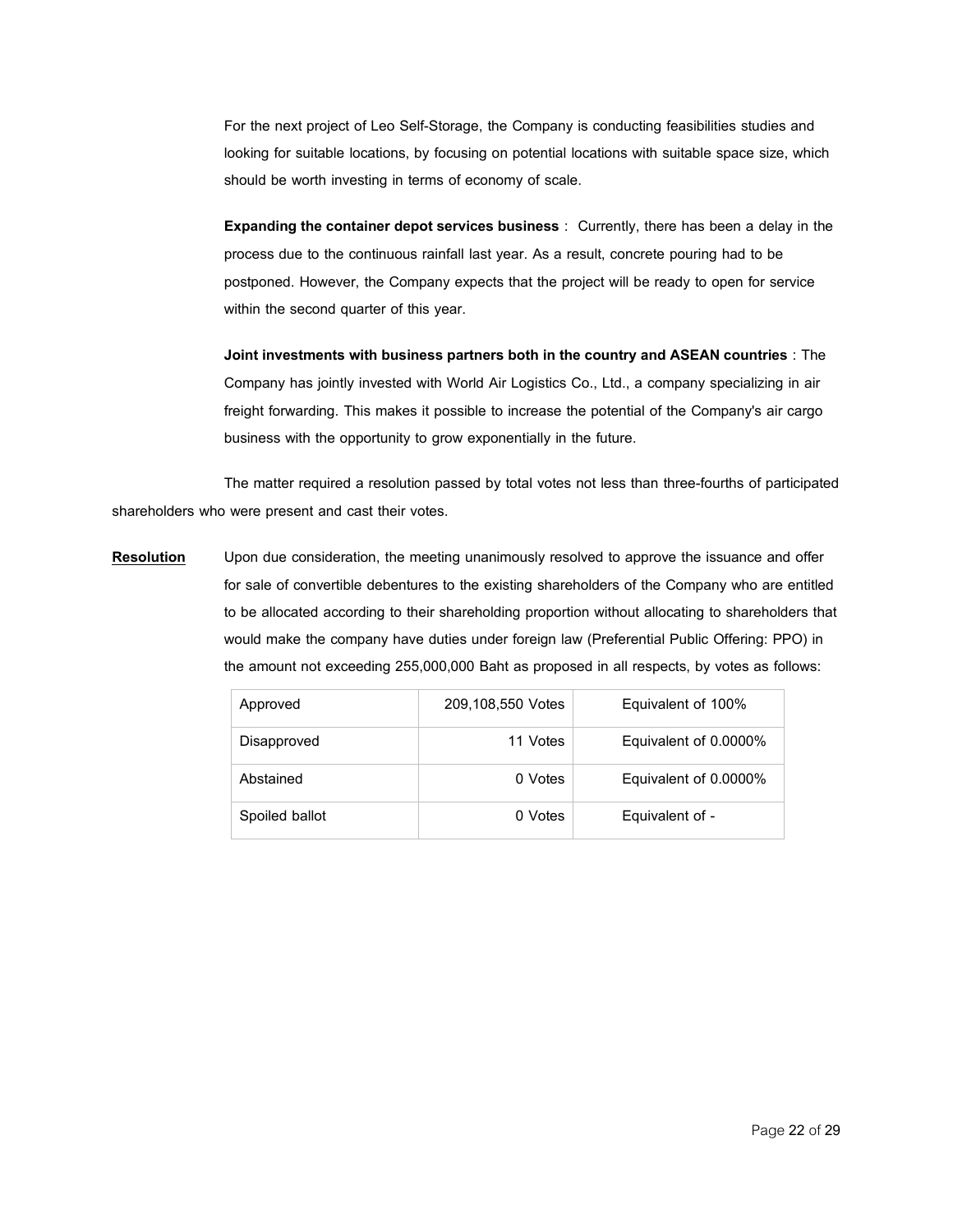**Agenda 10 Toconsiderandapprove the issuanceandofferingof warrants topurchaseordinary sharesof the Company No.1 (LEO-W1) intheamountnotexceeding25,500,000units tobe** allocated to shareholders who have subscribed and received convertible bonds proposed. **Soldtothe existingshareholders inproportion withoutallocatingtoshareholders that would make the companyhavedutiesunder foreignlaw (Preferential Public Offering: PPO)**

The Chairman asked Mr. Kettivit Sittisoontornwong, Vice Chairman of the Board of Directors, Chairman of the Executive Committee and Chief Executive Officer, to explain details on the agenda to the meeting.

Mr. Kettivit Sittisoontornwong informed the Meeting that for the company to have financial flexibility for business expansion and/or investment and to be the company's working capital in the future, the Company shall issuance and offering of warrants to purchase ordinary shares of the Company No. 1 (LEO-W1) category specified holders and transferable to the existing shareholders of the Company who subscribed and allocated convertible debentures in proportion to the number of shares held by each shareholder without allocating to shareholders that would make the company have duties under foreign law (Preferential Public Offering: PPO), free of charge (zero Baht) in the ratio of 1 unit of convertible debentures per 100 units of Warrants No. 1 (LEO-W1). The warrants are valid for 2 years from the date of issuance. The exercise ratio of warrants is 1 unit per 1 ordinary share and the exercise price is 22 Baht per share (except in the case of adjustment of the exercise price). The Summary of the issuance and offering for sale of warrants to purchase ordinary shares of the Company No.1 (LEO-W1) as per details forwarded to shareholders together with the letter of invitation.

In this regards, delegated the Board of Directors and/or the Executive Committee and/or the Chief Executive Officer or any person assigned by the Board of Directors or the Executive Committee or the Chief Executive Officer that has the authority to set and change the regulation, conditions and details for the issuance and offering of the Warrants No. 1 (LEO-W1) in all respects as it deems appropriate and under the law, such as the allocation and the issuance date of the Warrants No. 1 (LEO-W1), etc., as well as having the authority to do any necessary and the right actions for the issuance of Warrants No. 1 (LEO-W1) in all respects, including but not limited to contacting, sign, certify, endorse and/or deliver any documents necessary or related to the issuance and offer for sale of Warrants No. 1 (LEO-W1) and registration of Warrants No. 1 (LEO-W1) as listed securities on the Stock Exchange of Thailand as well as requesting permission from relevant agencies and appointment of a subauthorized person, etc.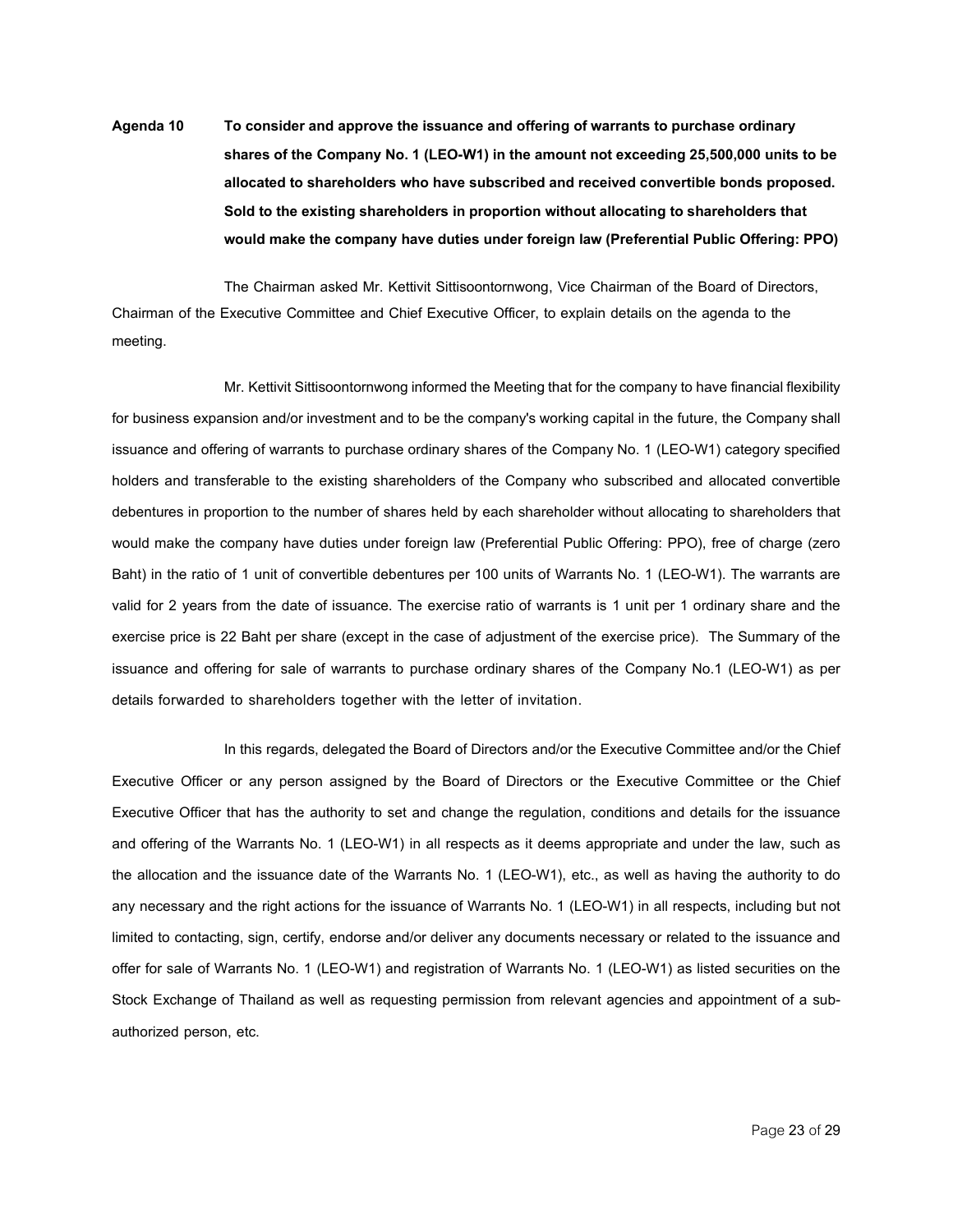**Board of Directors' opinion :** The Board requests the Meeting to consider and approve the issuance and offering of warrants to purchase ordinary shares of the Company No. 1 (LEO-W1) in the amount not exceeding 25,500,000 units to be allocated to shareholders who have subscribed and received convertible bonds proposed. Sold to the existing shareholders in proportion without allocating to shareholders that would make the company have duties under foreign law (Preferential Public Offering: PPO) and to propose the Meeting to approve authorization as proposed in all aspects.

The MC asked the shareholders if they had any questions.

No shareholder raised any questions.

The matter required a resolution passed by total votes not less than three-fourths of participated shareholders who were present and cast their votes.

**Resolution** Upon due consideration, the meeting unanimously resolved to approve the issuance and offering of warrants to purchase ordinary shares of the Company No. 1 (LEO-W1) in the amount not exceeding 25,500,000 units to be allocated to shareholders who have subscribed and received convertible bonds proposed. Sold to the existing shareholders in proportion without allocating to shareholders that would make the company have duties under foreign law (Preferential Public Offering: PPO) as proposed in all respects, by votes as follows:

| Approved       | 209,108,550 Votes | Equivalent of 100%    |
|----------------|-------------------|-----------------------|
| Disapproved    | 11 Votes          | Equivalent of 0.0000% |
| Abstained      | 0 Votes           | Equivalent of 0.0000% |
| Spoiled ballot | 0 Votes           | Equivalent of -       |

## **Agenda 11 Toconsiderandapprove the Company's registeredcapital increase**

The Chairman asked Mr. Kettivit Sittisoontornwong, Vice Chairman of the Board of Directors, Chairman of the Executive Committee and Chief Executive Officer, to explain details on the agenda to the meeting.

Mr. Kettivit Sittisoontornwong informed the Meeting that in order to accommodate the issuance and offering for sale of convertible debentures and the issuance and offering for sale of warrants to purchase ordinary shares of the Company No.1 (LEO-W1), the Company has to increase its registered capital by 21,250,000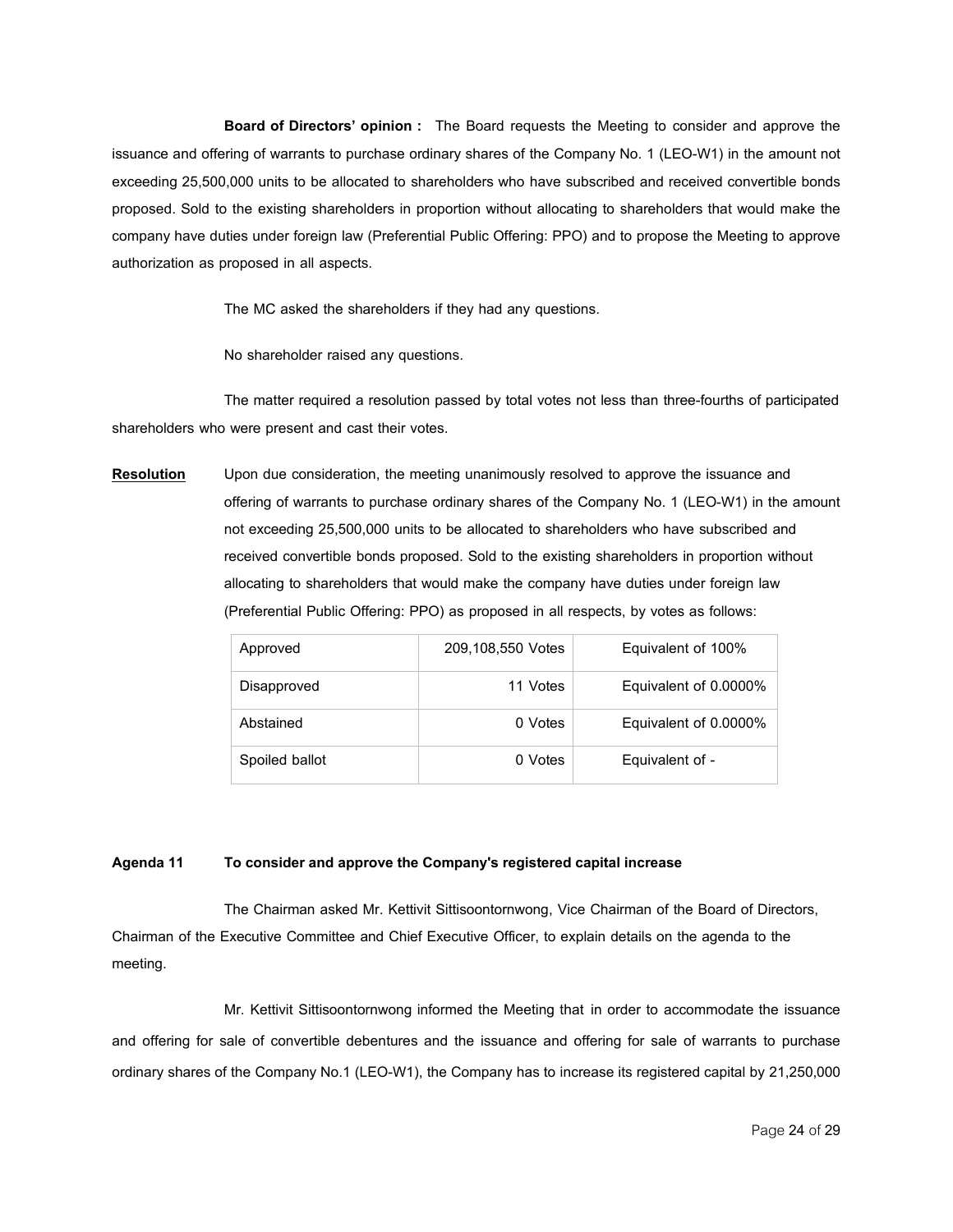Baht from the existing registered capital of 160,000,000 Baht which can be divided into 320,000,000 ordinary shares, at the par value of 0.50 Baht per share, to 181,250,000 Baht which can be divided into 362,500,000 ordinary shares, at the par value of 0.50 Baht per share. This capital increase is to support the issuance and offering for sale of convertible debentures in the total amount 17,000,000 shares and to support the issuance and offering of warrants to purchase ordinary shares of the Company No. 1 (LEO-W1) in the total amount 25,500,000 shares.

**Board of Directors' opinion :** The Board requests the Meeting to consider and approve the increase of the registered capital of the Company by 21,250,000 Baht from the existing registered capital of 160,000,000 Baht which can be divided into 320,000,000 ordinary shares, at the par value of 0.50 Baht per share, to 181,250,000 Baht which can be divided into 362,500,000 ordinary shares, at the par value of 0.50 Baht per share, by issuing 42,500,000 newly-issued ordinary shares, at the par value of 0.50 Baht per share.

The MC asked the shareholders if they had any questions.

No shareholder raised any questions.

The matter required a resolution passed by total votes not less than three-fourths of participated shareholders who were present and cast their votes.

**Resolution** Upon due consideration, the meeting unanimously resolved to approve the Company's registered capital increase as proposed in all respects, by votes as follows:

| Approved       | 209,108,550 Votes | Equivalent of 100%    |
|----------------|-------------------|-----------------------|
| Disapproved    | 11 Votes          | Equivalent of 0.0000% |
| Abstained      | 0 Votes           | Equivalent of 0.0000% |
| Spoiled ballot | 0 Votes           | Equivalent of -       |

## **Agenda 12 Toconsiderandapprove the amendmentof the Company's Memorandum of Association Clause4. tobeconsistent withthe increaseof the Company's registeredcapital**

The Chairman asked Mr. Kettivit Sittisoontornwong, Vice Chairman of the Board of Directors, Chairman of the Executive Committee and Chief Executive Officer, to explain details on the agenda to the meeting.

Mr. Kettivit Sittisoontornwong informed the Meeting that in order to be in accordance with the capital increase of the Company, which was considered and approved by the Meeting in Agenda 11 as specified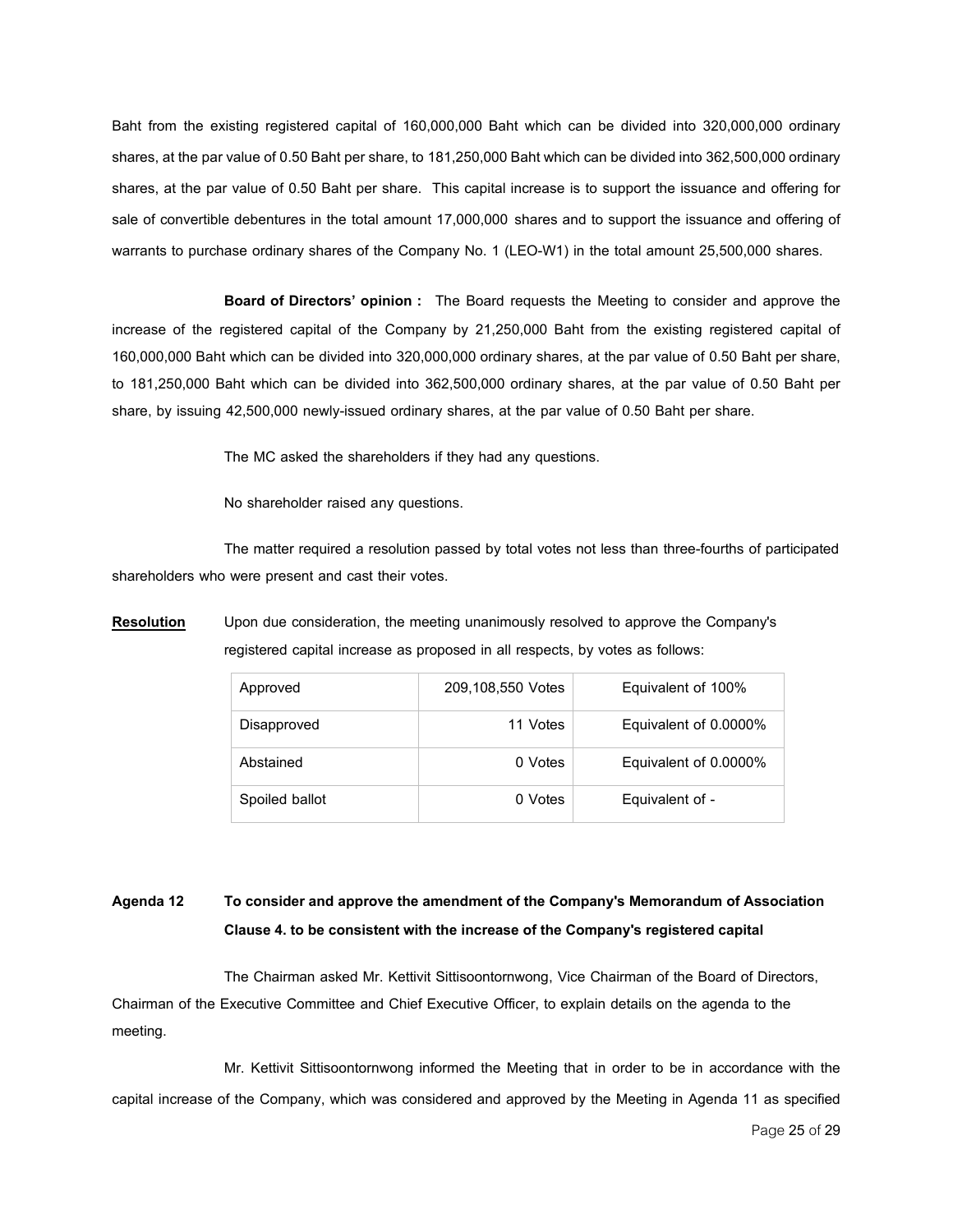above, the Company is required to amend and replace Clause 4 of the Memorandum of Association with the following, and authorize the person delegated by the Board of Directors to register the amendment of the Memorandum of Association at the Department of the Business Development, Ministry of Commerce with authority to amend the terms in the Memorandum of Association in accordance with the registrar's order, as follows

| "Clause 4. | Registered capital amount | 181,250,000 Baht   |       |                  |             | (One Hundred Eighty-One   |
|------------|---------------------------|--------------------|-------|------------------|-------------|---------------------------|
|            |                           |                    |       |                  |             | Million Two Hundred Fifty |
|            |                           |                    |       | Thousand Baht)   |             |                           |
|            | divided into              | 362,500,000 shares |       |                  |             | (Three Hundred Sixty-Two  |
|            |                           |                    |       | Million          | <b>Five</b> | Hundred                   |
|            |                           |                    |       | Thousand Shares) |             |                           |
|            | par value                 | 0.50<br>Baht       |       | (Fifty Satang)   |             |                           |
|            | catergorized into:        |                    |       |                  |             |                           |
|            | common stock              | 362,500,000 shares |       |                  |             | (Three Hundred Sixty-Two  |
|            |                           |                    |       | Million          | <b>Five</b> | Hundred                   |
|            |                           |                    |       | Thousand Shares) |             |                           |
|            | preferred shares          |                    | share | $(-)^{n}$        |             |                           |

**Board of Directors' opinion :** The Board requests the Meeting to consider and approve the amendment of the Company's Memorandum of Association Clause 4. to be consistent with the increase of the Company's registered capital and authorize the person delegated by the Board of Directors to register the amendment of the Memorandum of Association at the Department of Business Development Ministry of Commerce have the power to amend and add words to comply with the order of the Registrar.

The MC asked the shareholders if they had any questions.

No shareholder raised any questions.

The matter required a resolution passed by total votes not less than three-fourths of participated shareholders who were present and cast their votes.

**Resolution** Upon due consideration, the meeting unanimously resolved to approve the amendment of the Company's Memorandum of Association Clause 4. to be consistent with the increase of the Company's registered capital as proposed in all respects, by votes as follows: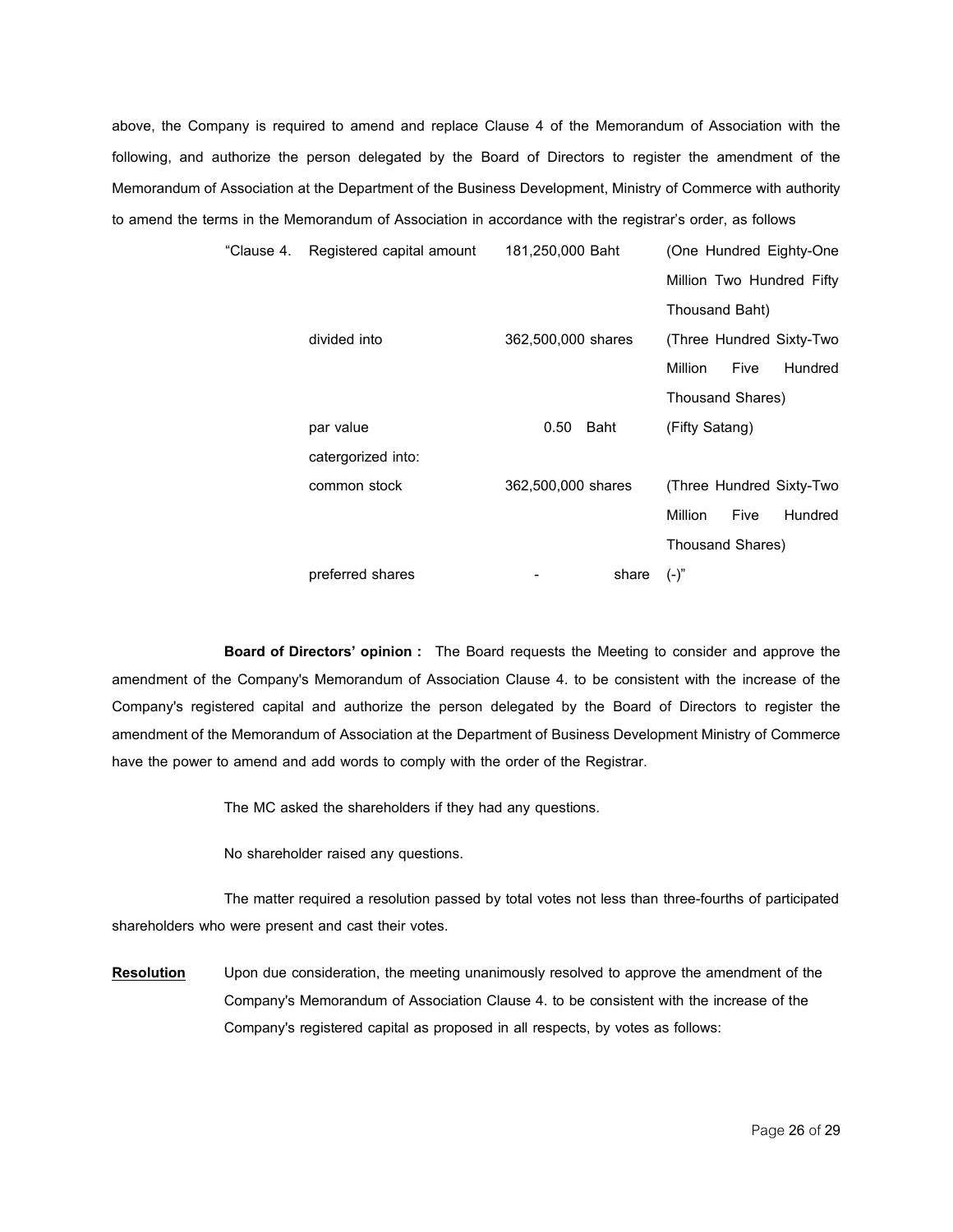| Approved       | 209,108,550 Votes | Equivalent of 100%    |
|----------------|-------------------|-----------------------|
| Disapproved    | 11 Votes          | Equivalent of 0.0000% |
| Abstained      | 0 Votes           | Equivalent of 0.0000% |
| Spoiled ballot | 0 Votes           | Equivalent of -       |

## **Agenda 13 Toconsiderandapprove the allocationof the Company'snewly issuedordinaryshares**

The Chairman asked Mr. Kettivit Sittisoontornwong, Vice Chairman of the Board of Directors, Chairman of the Executive Committee and Chief Executive Officer, to explain details on the agenda to the meeting.

Mr. Kettivit Sittisoontornwong informed the Meeting that according to the Agenda 11 of which the shareholders' meeting has been propose to consider the approval of increase in the registered capital by 21,250,000 Baht from the existing registered capital of 160,000,000 Baht which can be divided into 320,000,000 ordinary shares, at the par value of 0.50 Baht per share, to 181,250,000 Baht which can be divided into 362,500,000 ordinary shares, at the par value of 0.50 Baht per share, by issuing 42,500,000 newly-issued ordinary shares, at the par value of 0.50 Baht per share. The Capital Increase Report Form (F 53-4) as per details appeared in Attachment 7.

Therefore, it is proposed that the shareholders' meeting shall approve the allocation of not exceeding 42,500,000 newly-issued ordinary shares at the par value of 0.50 Baht per share as follows:

(1) Allocation of newly issued ordinary shares in the total amount of 17,000,000 shares to support the issuance and offering of convertible debentures to the existing shareholders of the Company who are entitled to be allocated in proportion to their shareholding without allocating them to shareholders who would make the company have duties under foreign law (Preferential Public Offering: PPO) e.g. The United States of America, The United Kingdom, Switzerland and South Korea and any other countries at the Company discretion. The amount of not more than 255,000 units, offering price of 1,000 Baht per 1 unit of convertible bonds The total offering value is not more than 255,000,000 Baht.

The conversion ratio is equal to the principal amount of the convertible debentures divided by the conversion price. (In case there is a remainder from the conversion of convertible bonds into ordinary shares, such fractions shall be cut off). However, the exercise price must not be less than 90 percent of the market price and must not be less than 15.00 Baht per share. The market price is calculated from the weighted average price of the company's shares in the SET. not less than 15 consecutive business days prior to the date the convertible shareholders exercise their right to convert the debentures.The weighted average price is calculated from the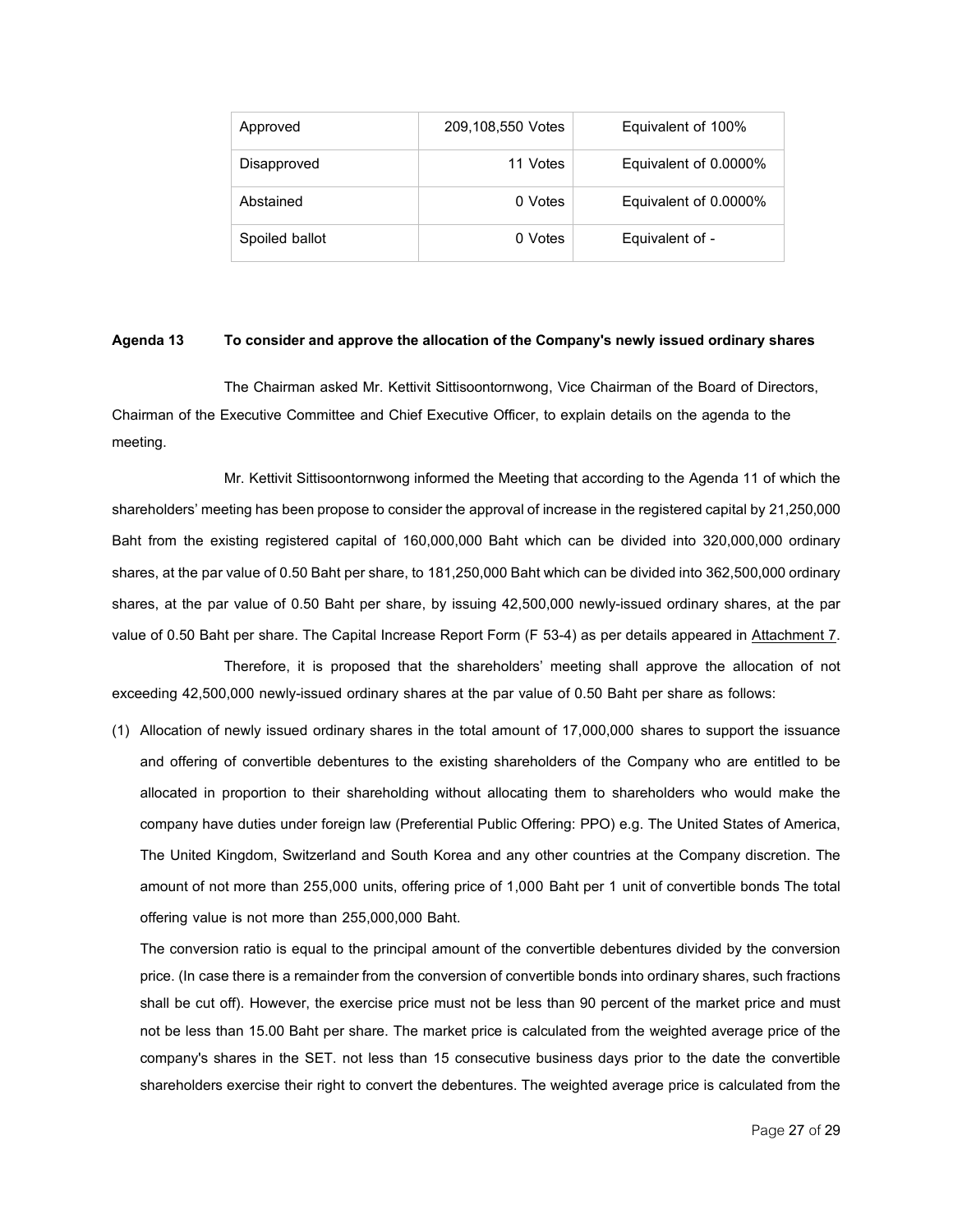volume weighted closing price for each consecutive trading day. ("**Floating Conversion Price**"). In addition, the above price and conversion rate are higher than the market price of the Company's ordinary shares. and is subject to change as a result of the conversion price adjustment in accordance with the conditions that will be further set forth in the terms of rights. However, in the event that there is an adjustment of the minimum conversion price afterwards which produces fractions of shares from the conversion calculation. The convertible bondholder will receive a cash refund instead of the fraction of the said shares. by multiplying the fraction of the number of shares by the conversion price. In this regard, the company will be calculated with no more than two decimal places (If the third position is greater than or equal to five The company rounds up to the second decimal place.

(2) Allocation of newly issued ordinary shares in the amount of 25,500,000 shares to support the issuance and offering of warrants to purchase ordinary shares of the Company No. 1 (LEO-W1) in the amount not exceeding 25,500,000 shares with a par value of 0.50 Baht per share, free of charge (zero Baht) in the ratio of 1 unit of convertible debentures per 100 units of Warrants No. 1 (LEO-W1) with the amount of not exceeding 25,500,000 units.

**Board of Directors' opinion :** The Board requests the Meeting to consider and approve the allocation of the Company's newly issued ordinary shares in the amount of 42,500,000 shares at the par value of 0.50 Baht per share in order to 1) support the issuance and offering for sale of convertible debentures and 2) support the issuance and offering for sale of warrants to purchase ordinary shares of the Company No.1 (LEO-W1) as proposed in all aspects.

The MC asked the shareholders if they had any questions.

No shareholder raised any questions.

The matter required a resolution passed by majority votes of participated

**Resolution** Upon due consideration, the meeting unanimously resolved to approve the allocation of the Company's newly issued ordinary shares as proposed in all respects, by votes as follows:

| Approved       | 209,108,550 Votes | Equivalent of 100%    |
|----------------|-------------------|-----------------------|
| Disapproved    | 11 Votes          | Equivalent of 0.0000% |
| Abstained      | 0 Votes           | Equivalent of -       |
| Spoiled ballot | 0 Votes           | Equivalent of -       |